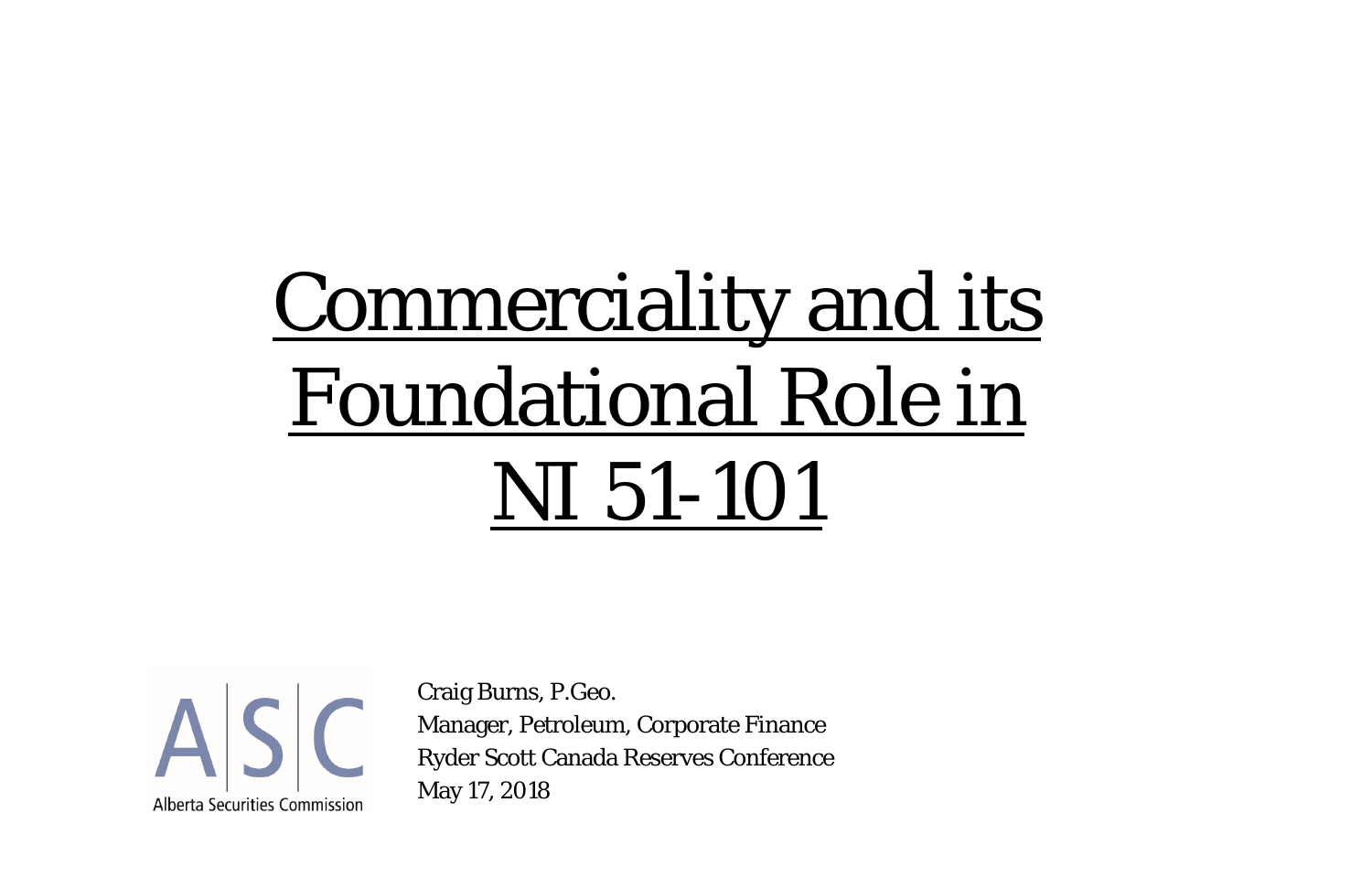

- 1. Introduction
- 2. Regulatory framework
- 3. Commerciality and NI 51‐101
- 4. Questions and comments
- 5. Contact information

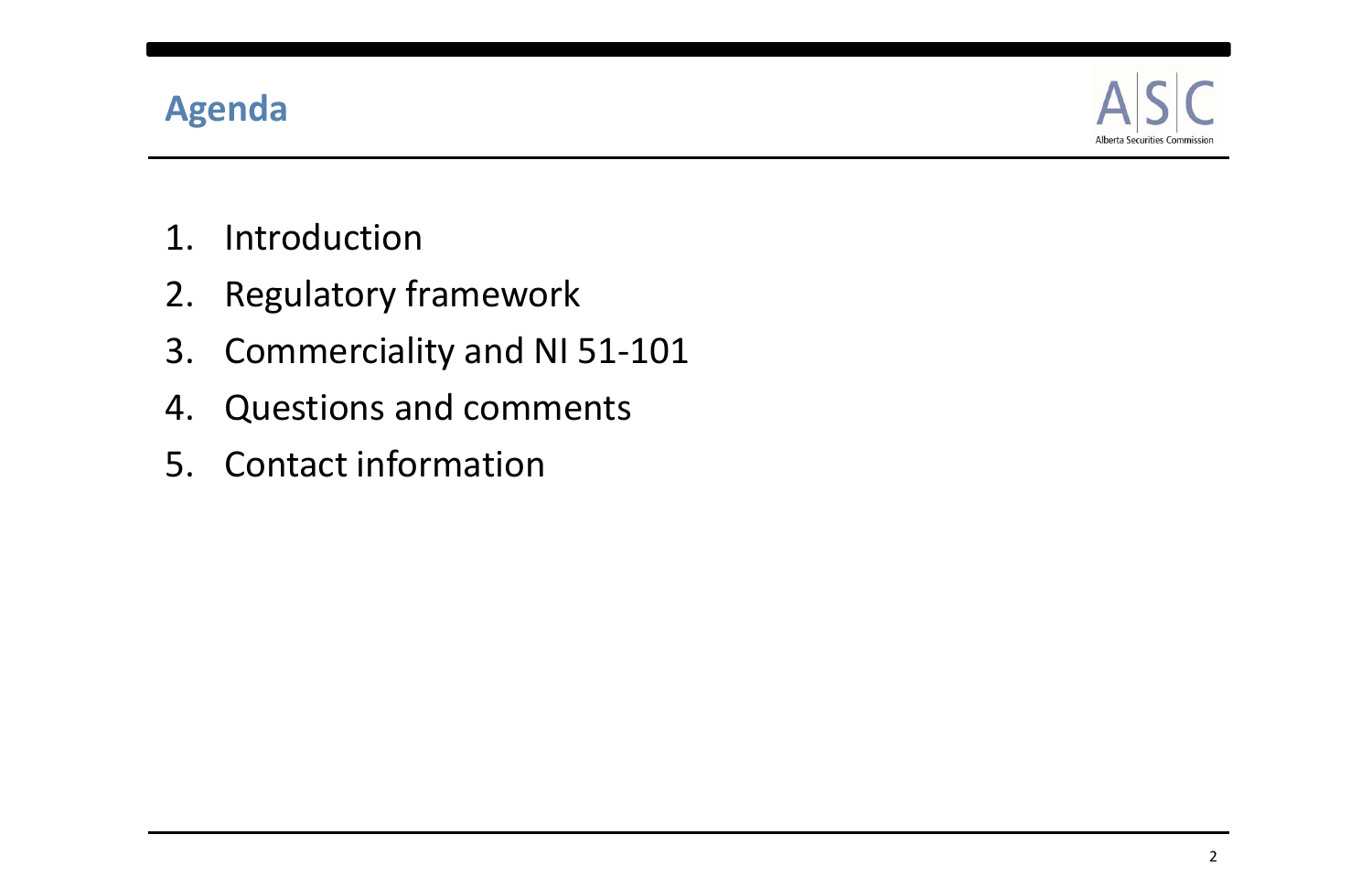

### **1. Introduction**

- **a. Alberta Securities Commission**
- **b. Petroleum**
- 2. Regulatory framework
- 3. Commerciality and NI 51‐101
- 4. Questions and comments
- 5. Contact information

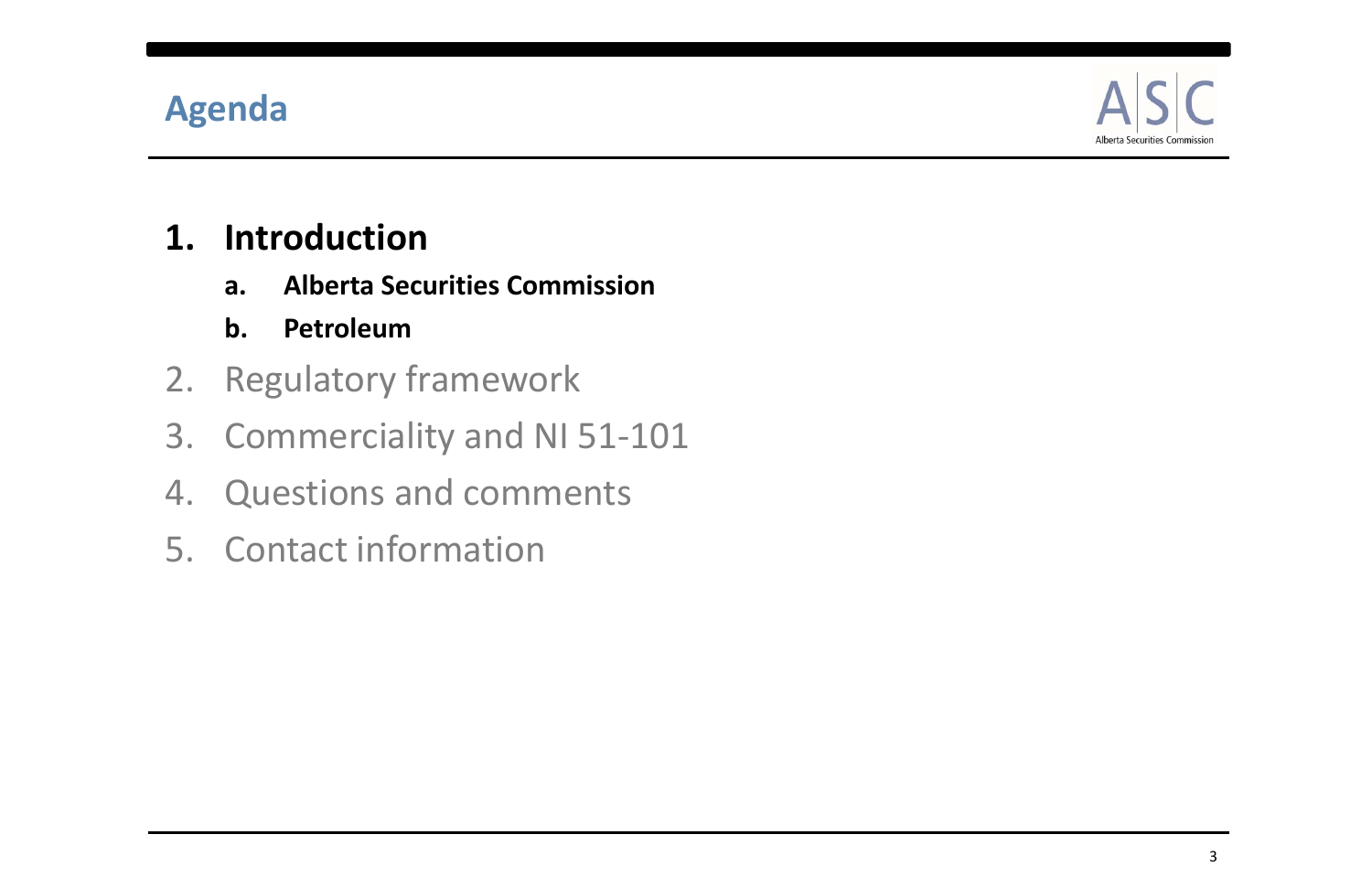- Administers Alberta's securities laws
	- $\blacksquare$ **Entrusted to** 
		- **Foster a fair and efficient capital market**
		- **Protect investors**
- Member of the Canadian Securities Administrators (**CSA**)
	- $\blacksquare$ Includes all provinces and territories
	- $\blacksquare$ Improve, coordinate and harmonize regulation
- CSA's lead oil and gas (**O&G**) regulator



### **Introduction**

### **Alberta Securities Commission**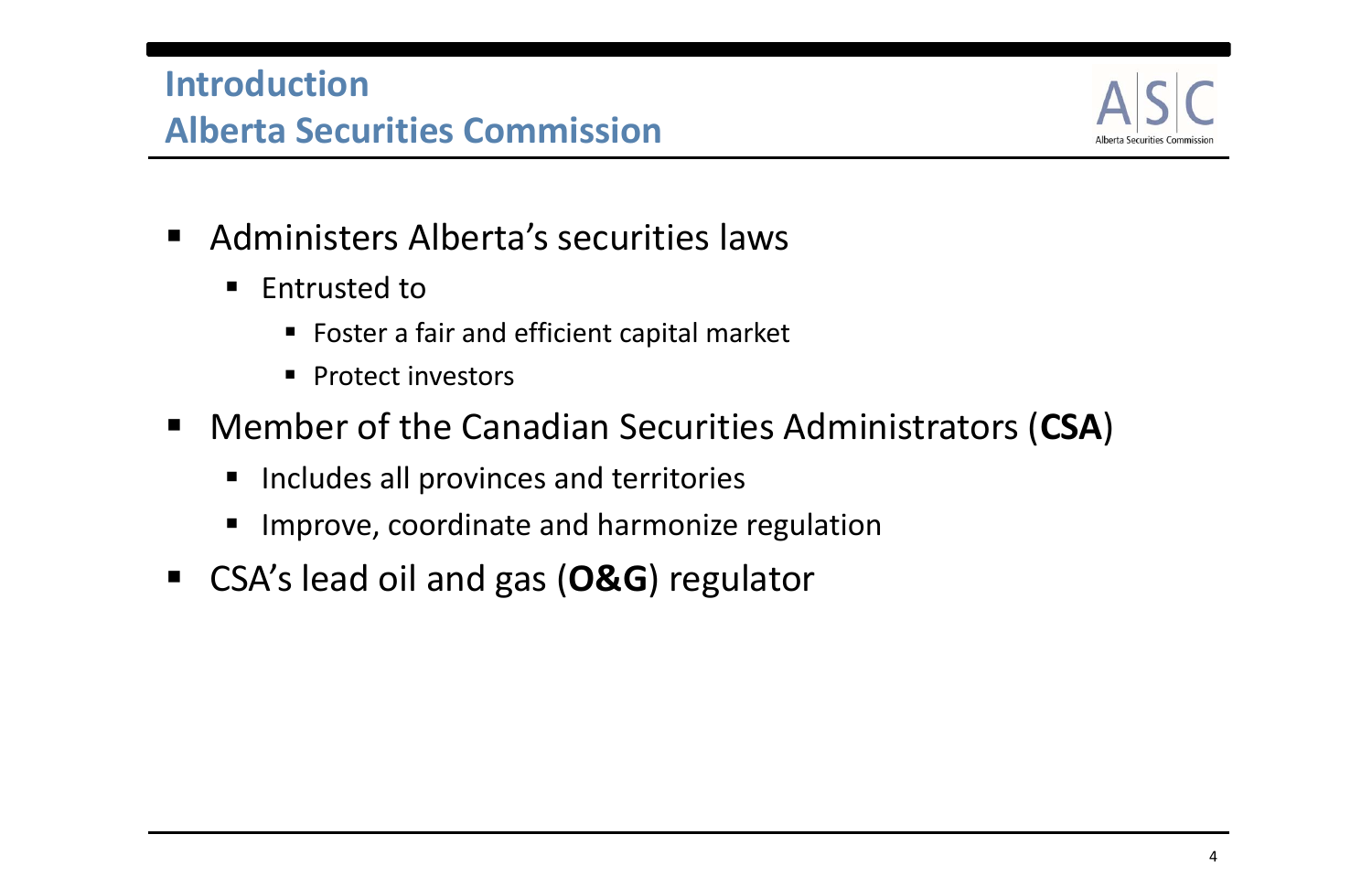- O&G securities compliance oversight of reporting issuers (**RIs**) actively engaged in O&G activities
	- $\blacksquare$ RIs principally regulated by the ASC
	- Assist other Canadian jurisdictions
- Involves
	- Conducting reviews
		- **Disclosure**
		- Evaluations of reserves and resources other than reserves (ROTR)
	- $\blacksquare$  Developing and maintaining
		- **Securities legislation**
		- **Technical guidance**
	- $\blacksquare$ Communicating with our capital market



5

### **IntroductionPetroleum – what we do**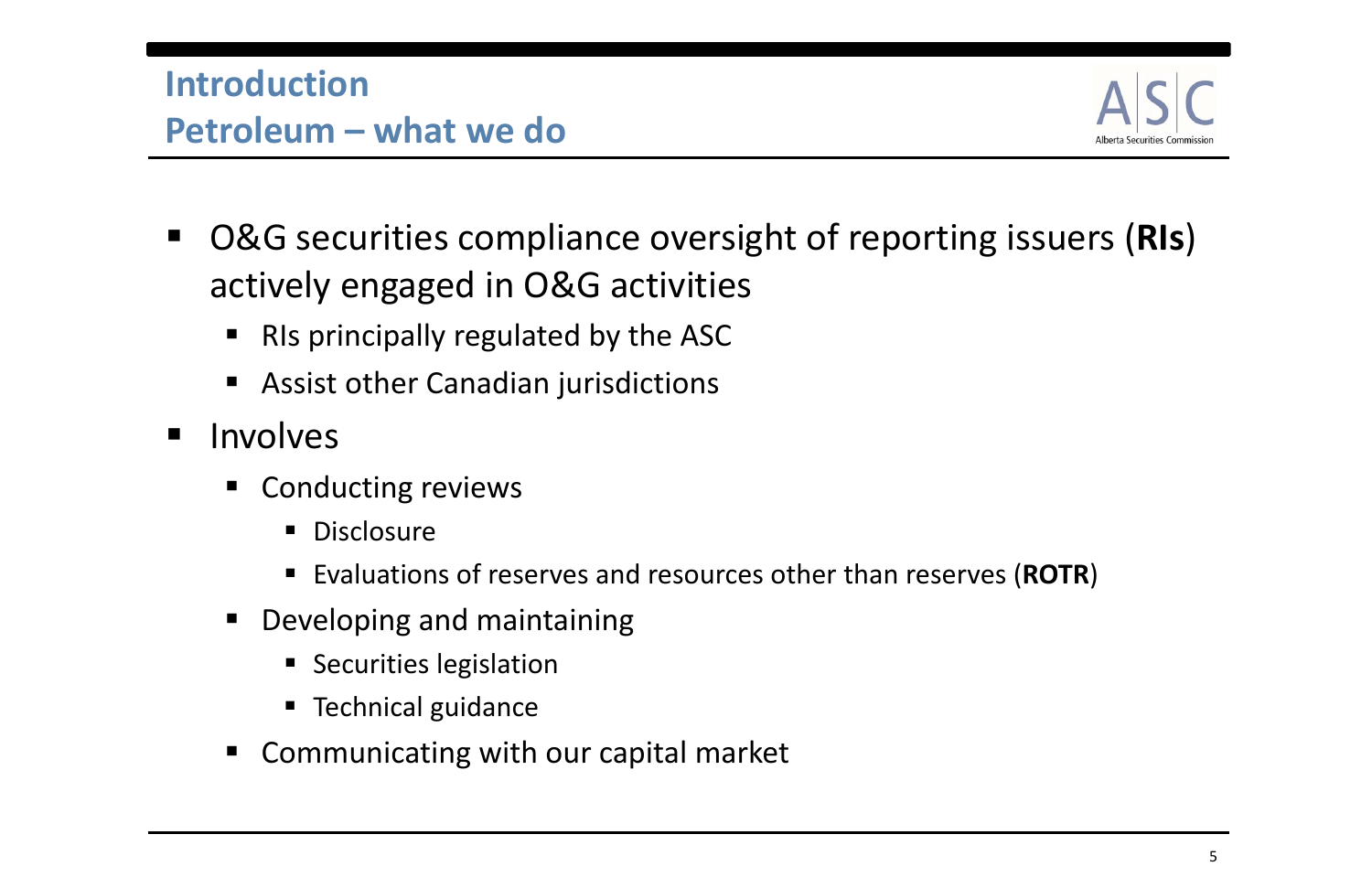- **Craig Burns**, P.Geo., Manager
- **Lynddy Garrido**, P.Eng., Petroleum Evaluation Engineer
- **Ramsey Yuen**, P.Eng., Petroleum Evaluation Engineer
- **Staci Rollefstad**, P.Eng., Petroleum Evaluation Engineer
- **Richard Bush**, C.E.T., Petroleum Analyst



### **IntroductionPetroleum – who we are**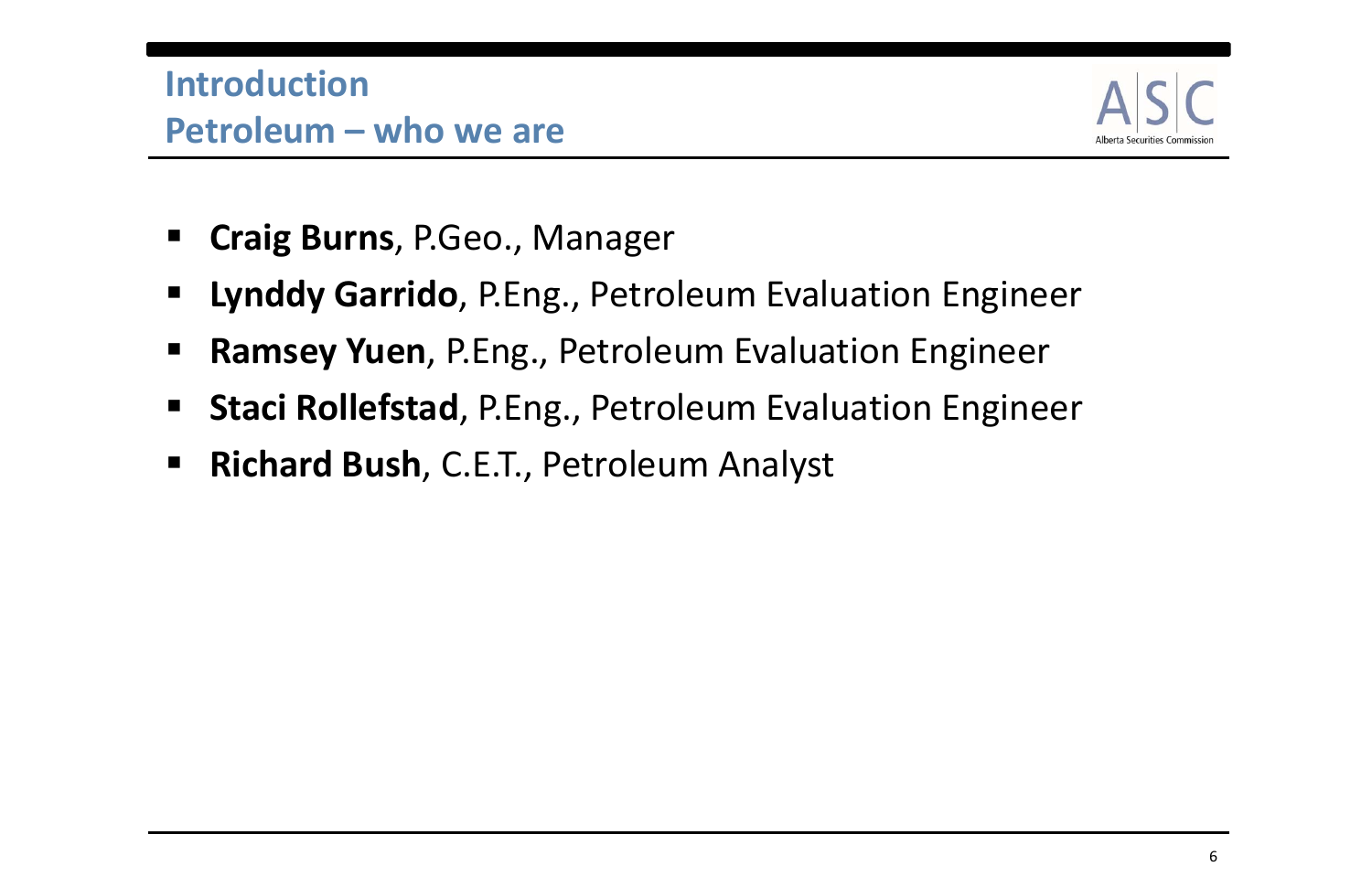### **Agenda**

1. Introduction

# **2. Regulatory framework**

- **a. Introduction**
- **b. Legislation**
- **c. Guidance, etc.**
- 3. Commerciality and NI 51‐101
- 4. Questions and comments
- 5. Contact information

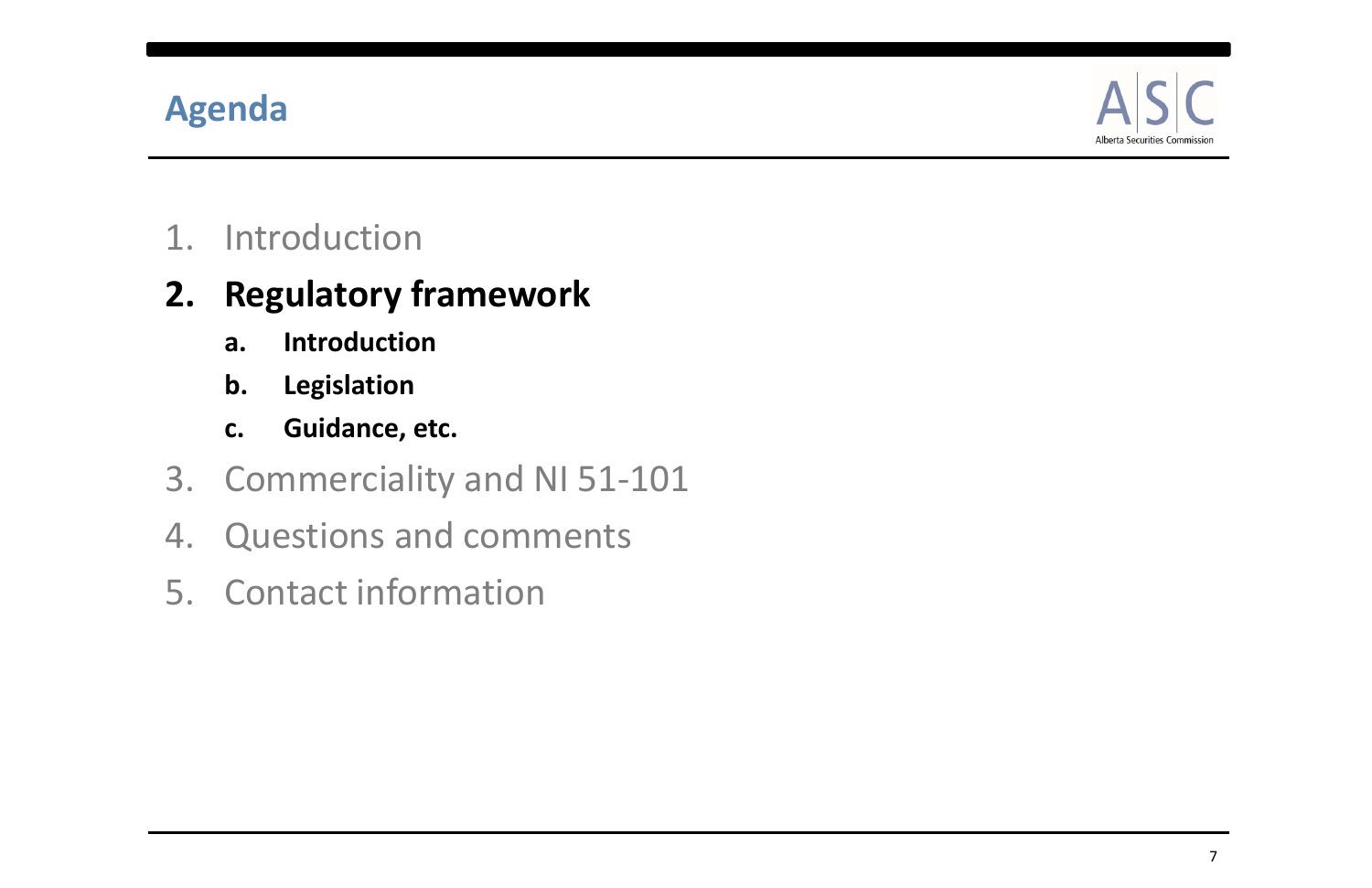### **Regulatory framework Introduction**

- **RIS are responsible for their disclosure** 
	- **Professional service providers play a key role**
- Both must be mindful of
	- Securities legislation designed for the provision of information that is
		- **Timely**
		- Useful
		- **Reliable**
	- $\blacksquare$  Regulatory framework, incorporating
		- **E** Legislation
		- Guidance, etc.

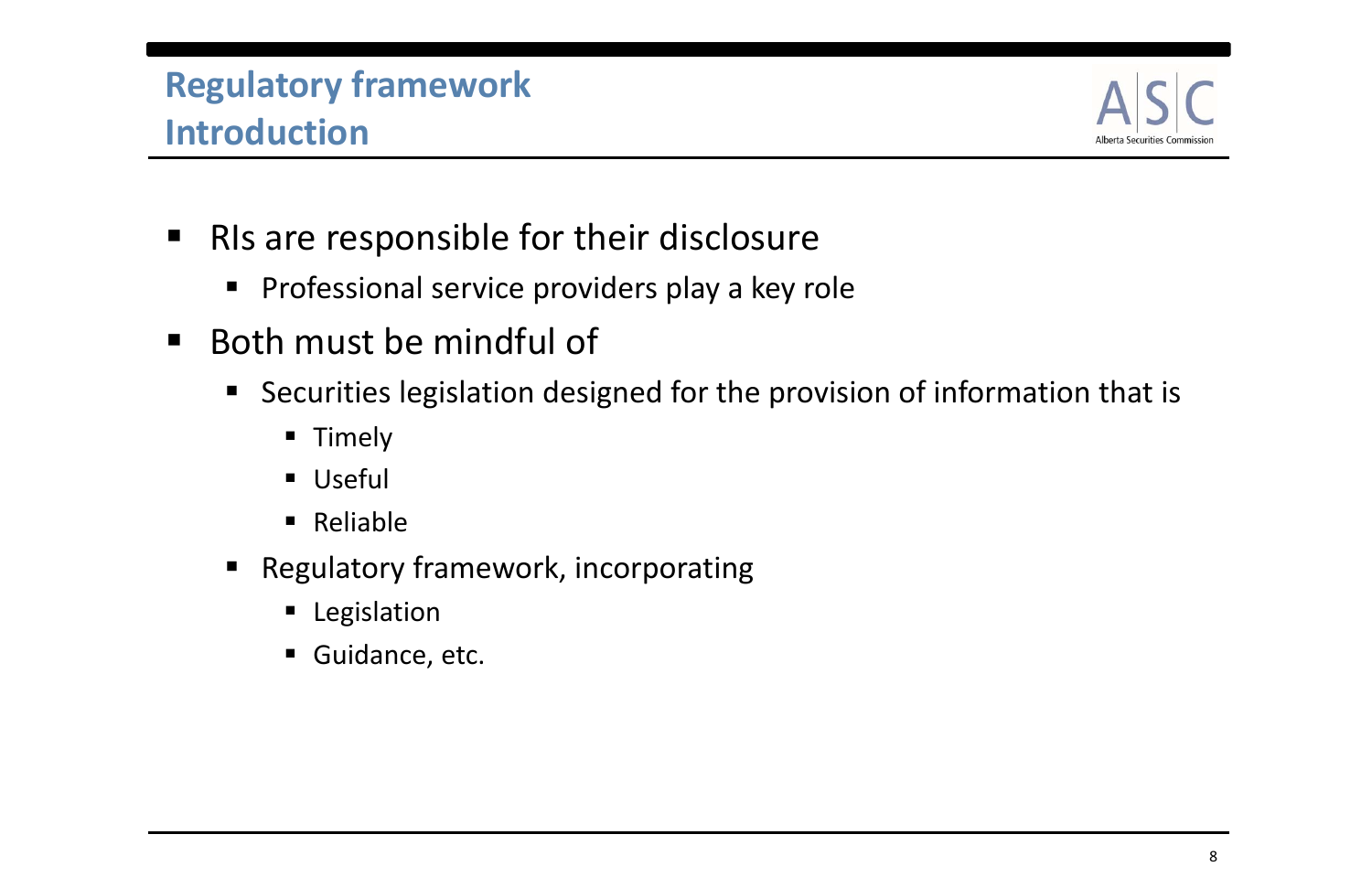### **Regulatory framework Legislation**

- General securities legislation, including *Securities Act* (Alberta)
- $\blacksquare$  National Instrument 51‐101 *Standards of Disclosure for Oil and Gas Activities* (**NI 51‐101**)
	- For RIs engaged in O&G activities
		- General disclosure standards
		- **Specific annual disclosure requirements**
	- Five related forms for filing on SEDAR<sup>1</sup>, including
		- 51‐101F1 *Statement of Reserves Data and Other Oil and Gas Information2* (**Form 51‐101F1**)

<sup>2</sup>See section 2.1 of NI 51-101; to be filed with the securities regulatory authority not later than the date required by securities legislation to file audited financial statements for the most recent financial year then ended



1System for Electronic Document Analysis and Retrieval (SEDAR.com)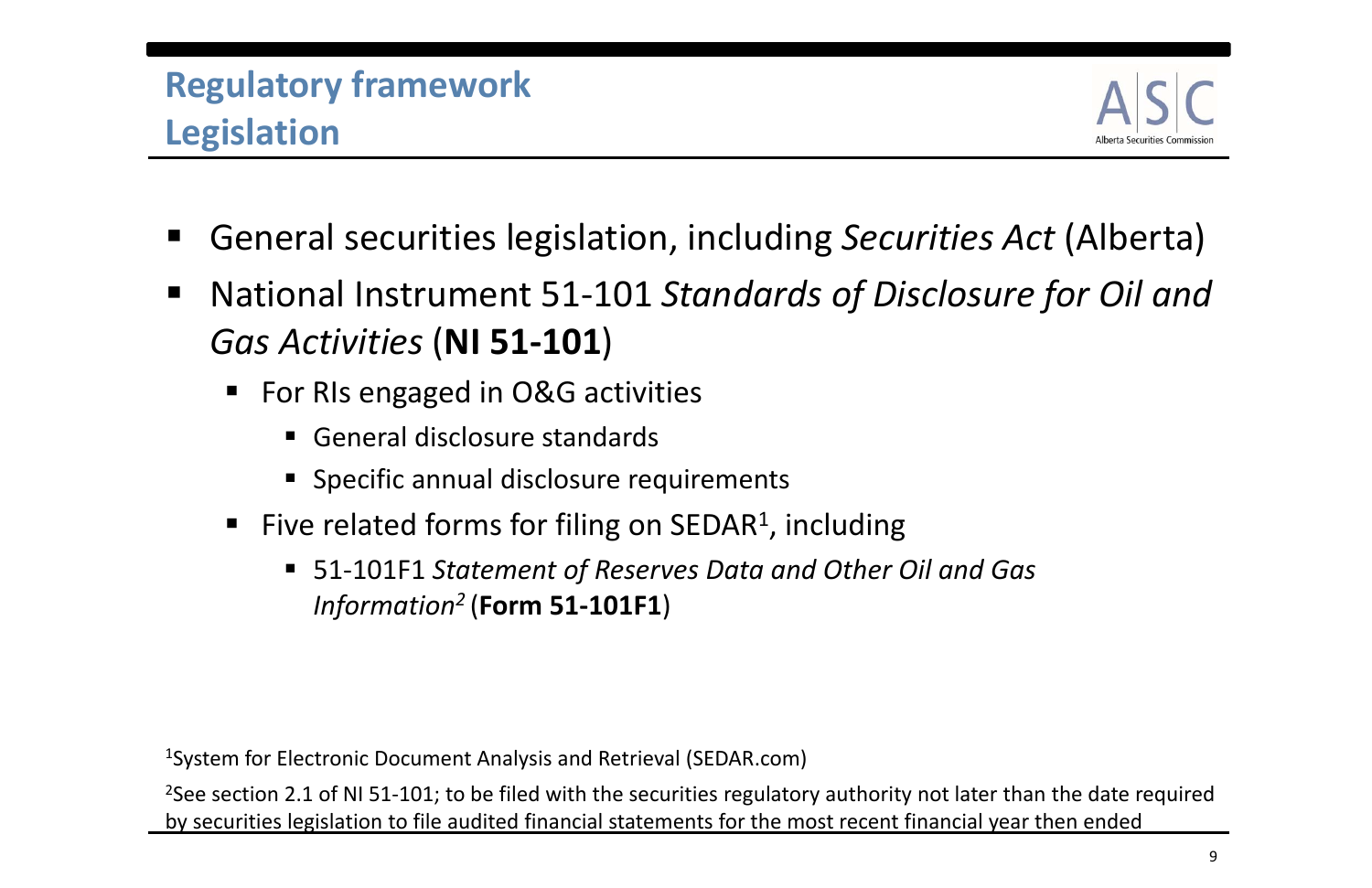### **Regulatory framework Legislation**

- 51‐101F2 *Report on [Reserves Data][,] [Contingent Resources Data] [and] [Prospective Resources Data] by Independent Qualified Reserves Evaluator or Auditor2* (**Form 51‐101F2**)
	- When signed and filed, representation is made that data has been determined and is in accordance with the COGE Handbook
- 51‐101F3 *Report of Management and Directors on Oil and Gas Disclosure2* (**Form 51‐101F3**)
	- When signed and filed, representation is made regarding approval of
		- Content and filing of Form 51-101F1
		- Filing of Form 51-101F2, if it contains reserves or ROTR
		- Content and filing of Form 51-101F3

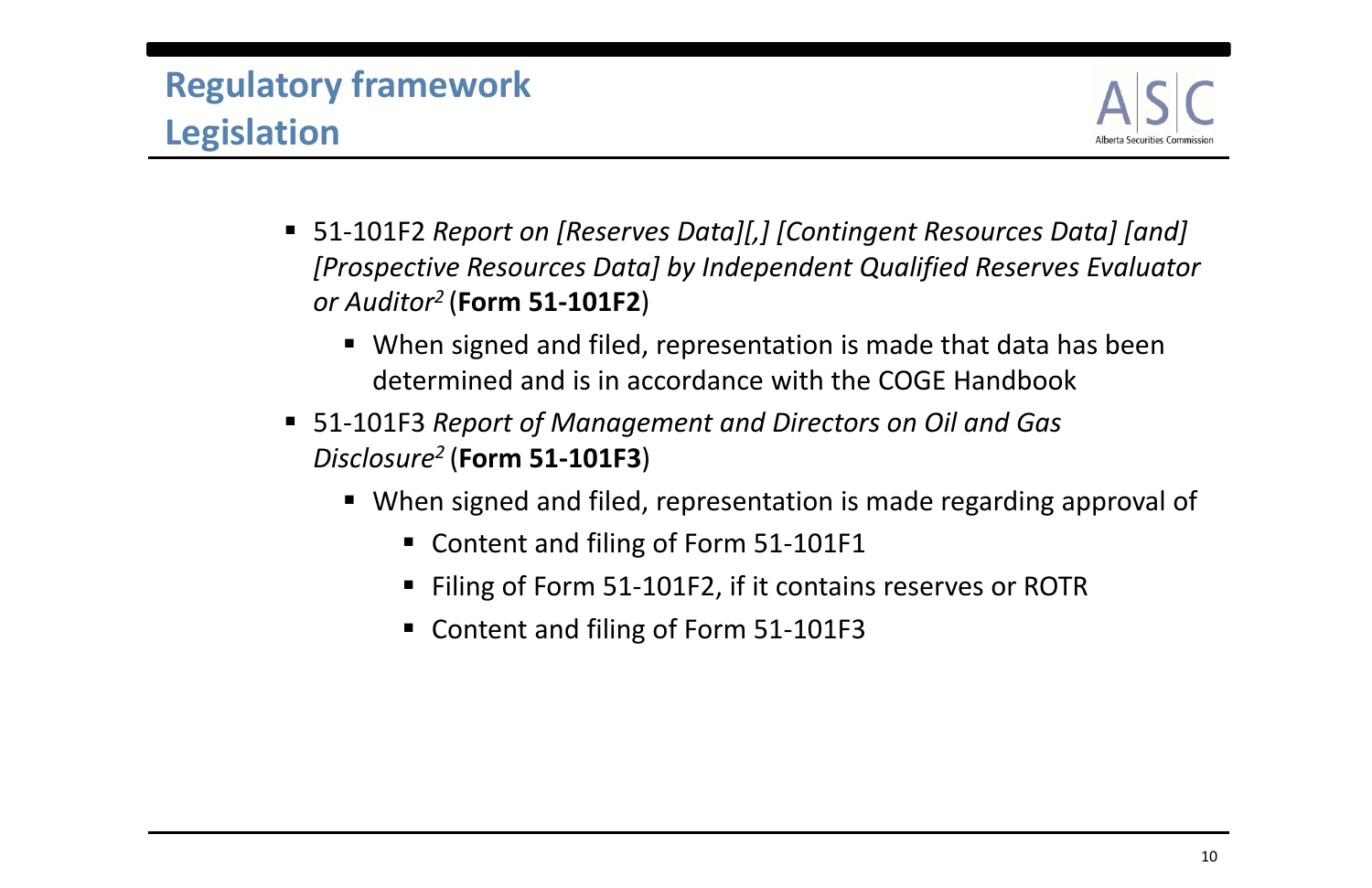### **Regulatory framework Guidance, etc.**

- Companion Policy 51‐101CP *Standards of Disclosure for Oil and Gas Activities* (**51‐101CP**)
	- CSA's interpretation and application of NI 51-101 and related forms
- Staff notices (SN), including
	- CSA SN 51‐324 *Revised Glossary to NI 51‐101* (**SN 51‐324**)
- Canadian Oil and Gas Evaluation Handbook (**COGE Handbook**)
	- ■ Technical standard for NI 51-101
- **E** Annual oil and gas review reports
- Financial reporting bulletins; Office of the Chief Accountant

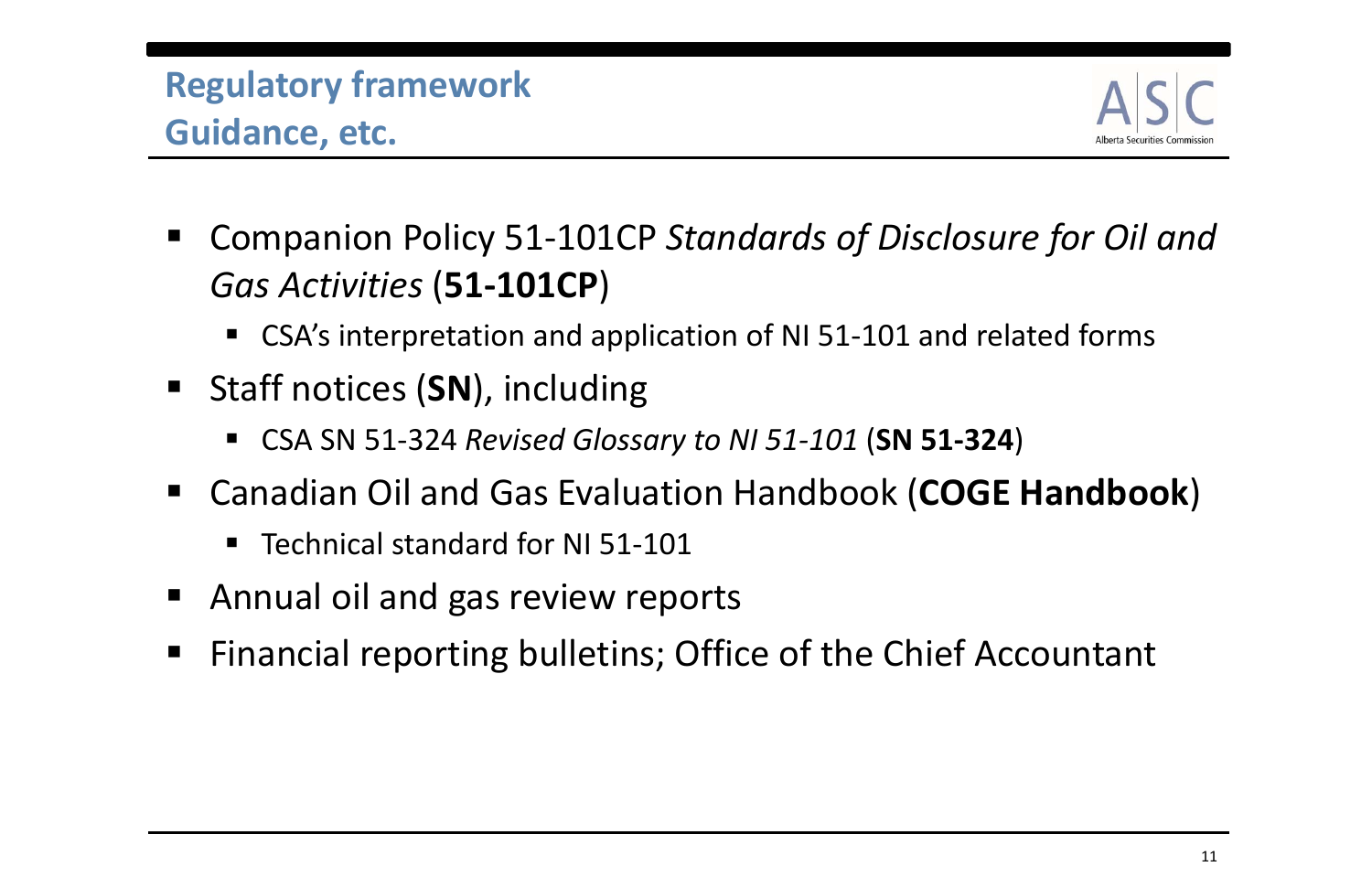### **Agenda**

- 1. Introduction
- 2. Regulatory framework

# **3. Commerciality and NI 51‐101**

- **a. Introduction**
- **b. Classification**
- **c. Chance of development**
- **d. Development timing**
- **e. Key points**
- 4. Questions and comments
- 5. Contact information

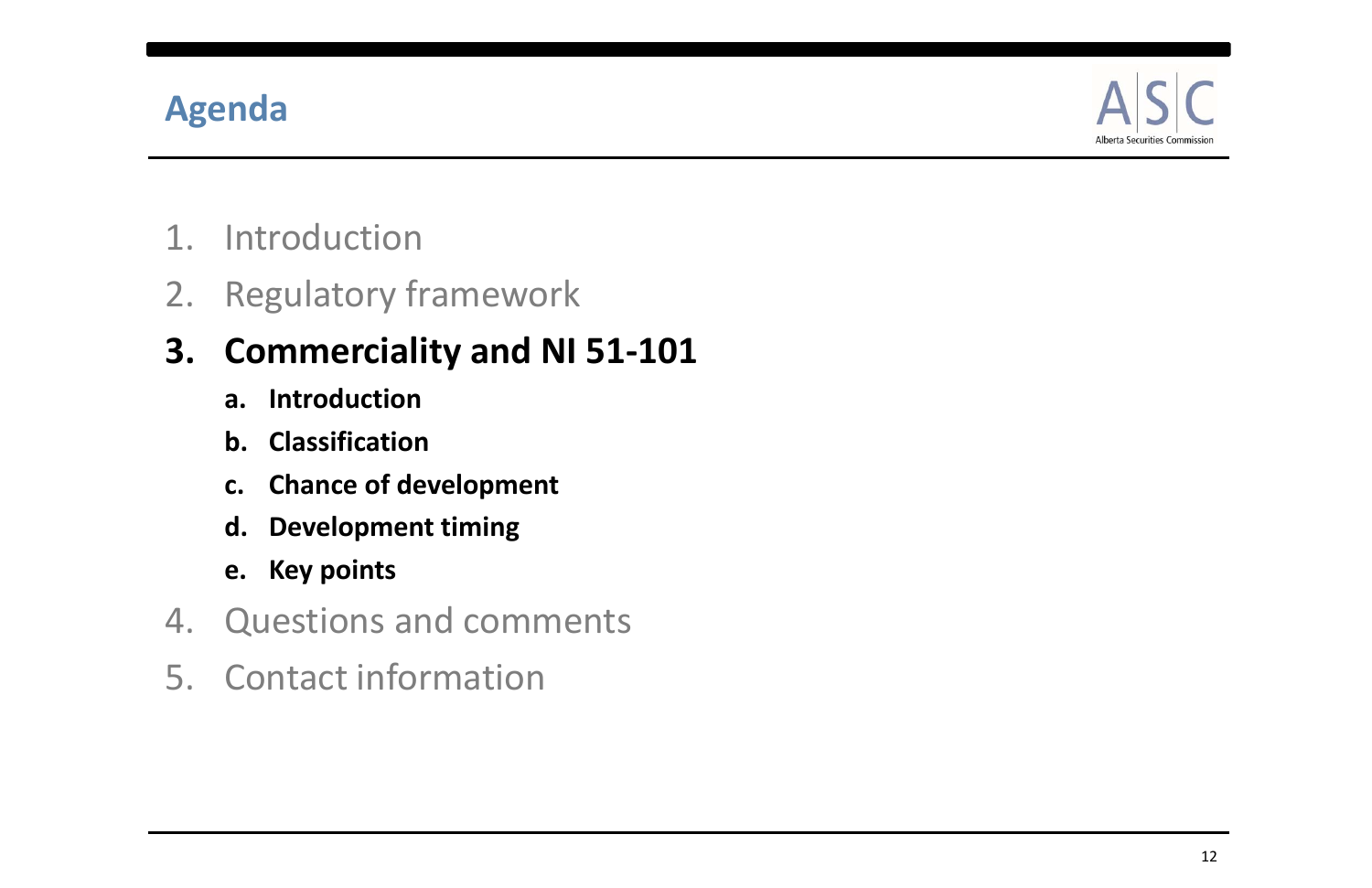- 2017 Oil and Gas Review Report separately discusses
	- **E** Commerciality
	- $\blacksquare$ ■ Evaluation and disclosure of reserves and ROTR relating to
		- **Classification**
		- **Example of development**
		- **Development timing**
- **These are collectively discussed here**

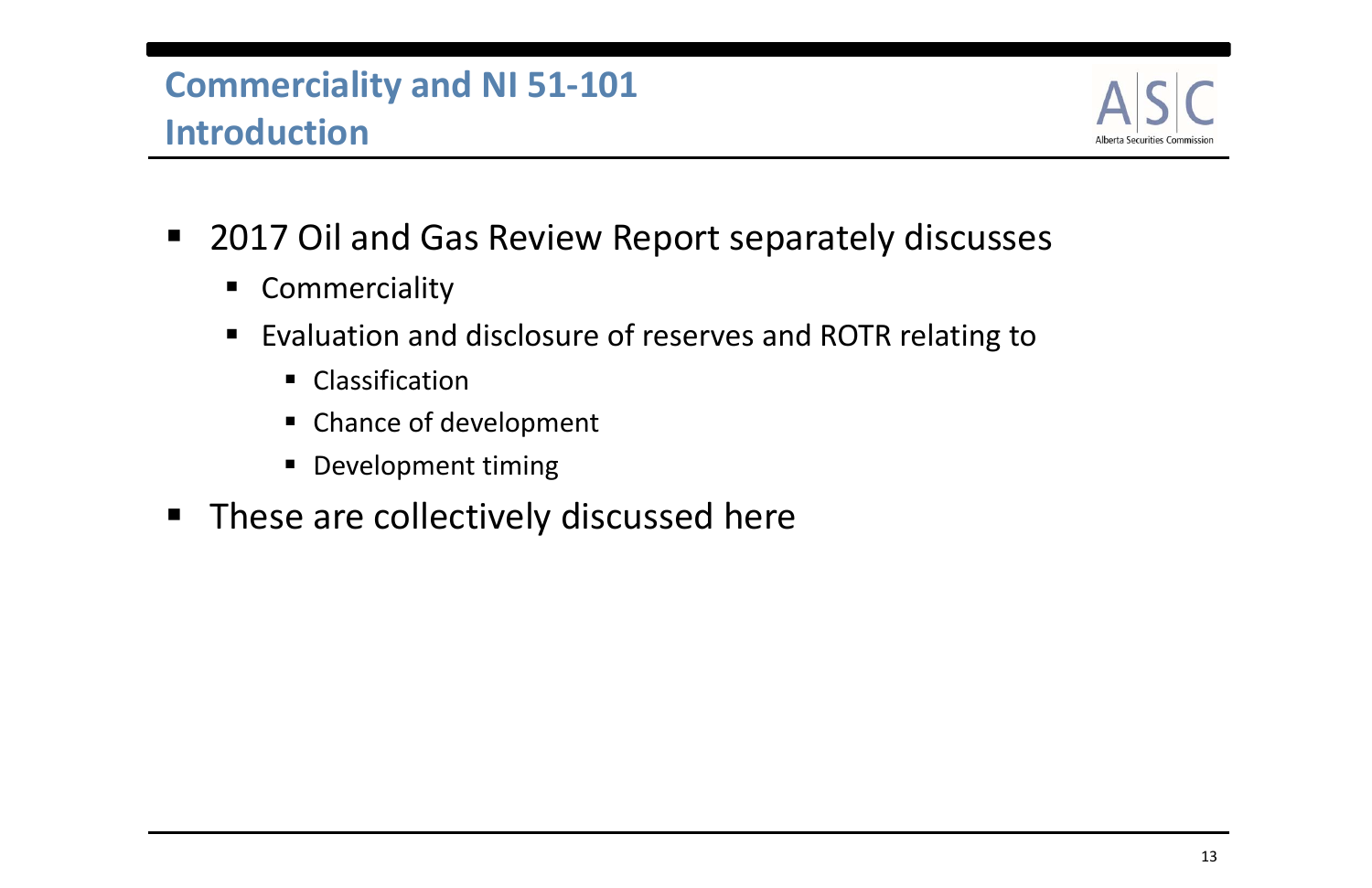$\blacksquare$ ■ The O&G industry faces many challenges





'unintended consequences' of Alberta's new power to cut B.C. oil shipments"

Calgary Herald, April 20, 2018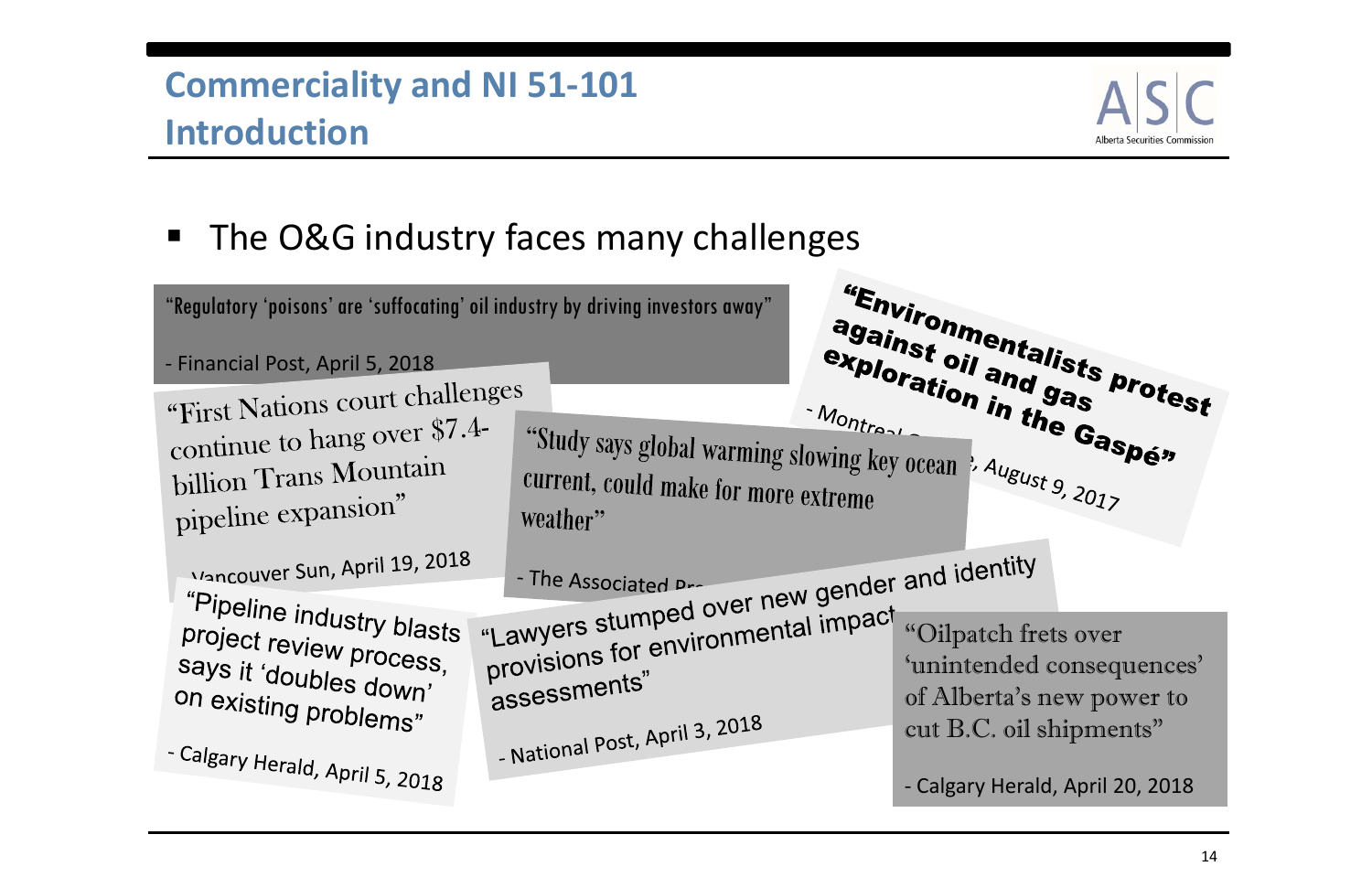- $\blacksquare$  Everything that influences commerciality must be accounted for in the evaluation and disclosure of reserves and ROTR
	- Under NI 51-101, commerciality is the foundation of
		- **Evaluation of reserves and ROTR** 
			- **Estimation**
			- **Classification**
		- **Disclosure of reserves and ROTR**
	- **This is a shared responsibility** 
		- RIs
		- **Professional service providers**

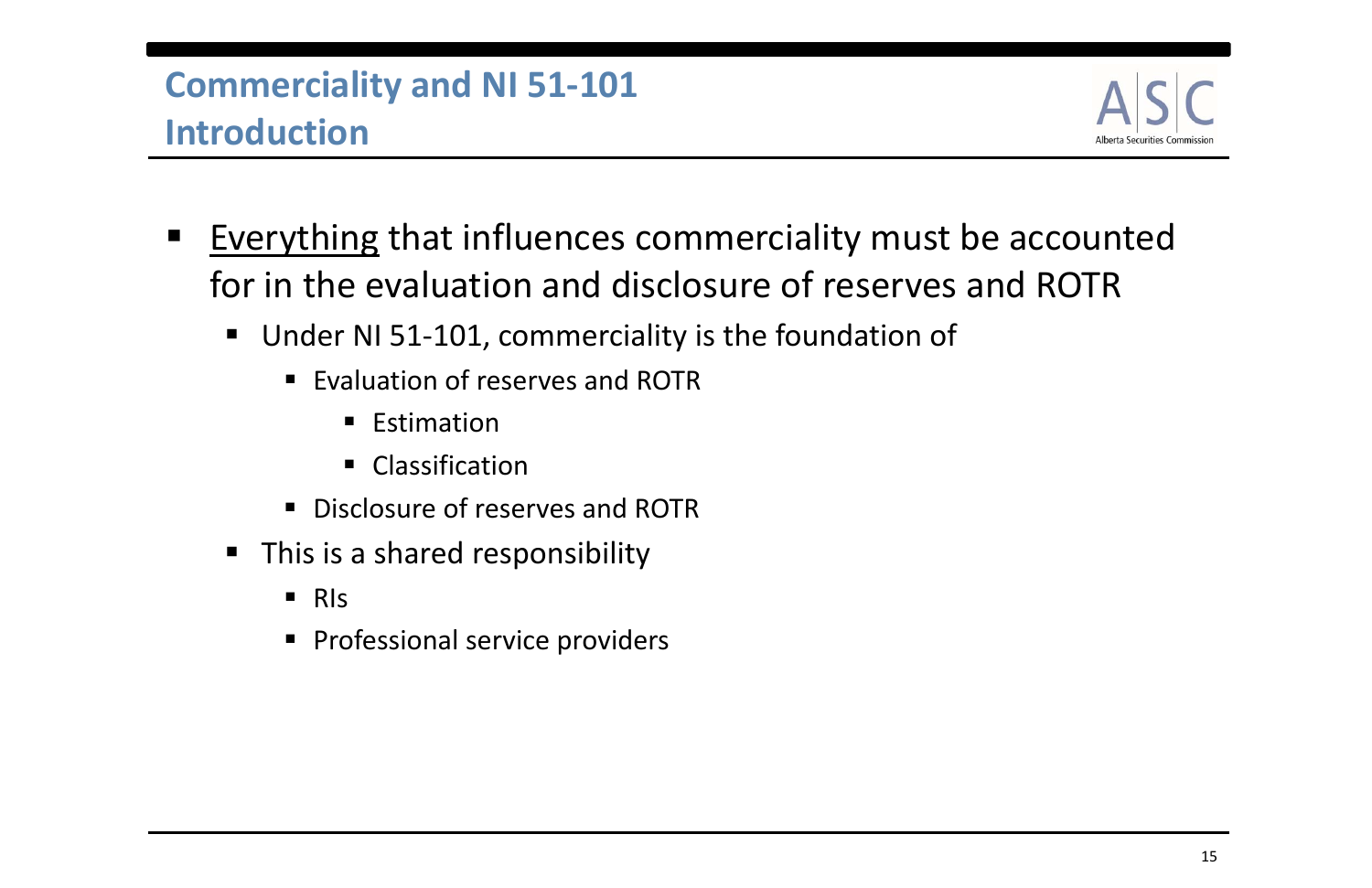### $\blacksquare$ ■ CSA SN 51-324 defines commercial as

When a *project* is commercial this implies that the essential social, environmental, and economic conditions are met, including political, legal, regulatory, and contractual conditions. Considerations with regard to determining commerciality include

- •economic viability of the related development *project*;
- • a reasonable expectation that there will be a market for the expected sales quantities of *production* required to justify development;
- • evidence that the necessary *production* and transportation facilities are available or can be made available;
- • evidence that legal, contractual, environmental, governmental, and other social and economic concerns will allow for the actual implementation of the recovery *project*  being *evaluated*;
- • a reasonable expectation that all required internal and external approvals will be forthcoming. […]
- •evidence to support a reasonable timetable for development. […] [*COGE Handbook*]

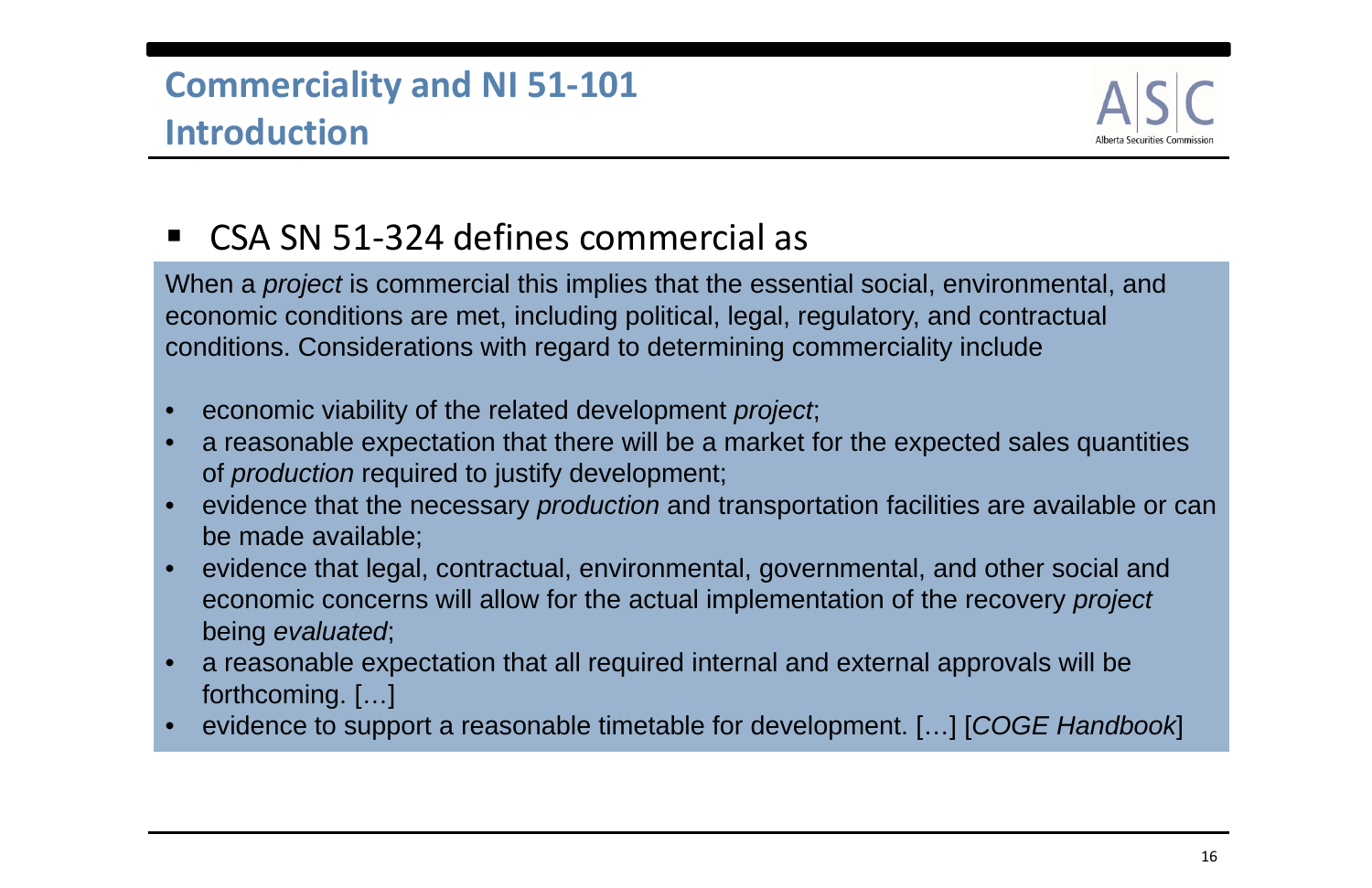- $\blacksquare$  Commerciality considerations are made at the effective date
	- **They may materially influence** 
		- Input data
		- **Professional judgement**
		- Forward-looking assumptions
- $\blacksquare$ Things can change post effective date; ongoing assessment needed
- Consider compliant disclosure requirements, including
	- NI 51-101
	- *Securities Act* (Alberta)



 $\blacksquare$ ■ Section 1.2 of volume 1 of the COGE Handbook states

Reserves and net present values are estimates prepared using input data, professional judgement, and forward-looking assumptions at <sup>a</sup> particular point in time (the effective date).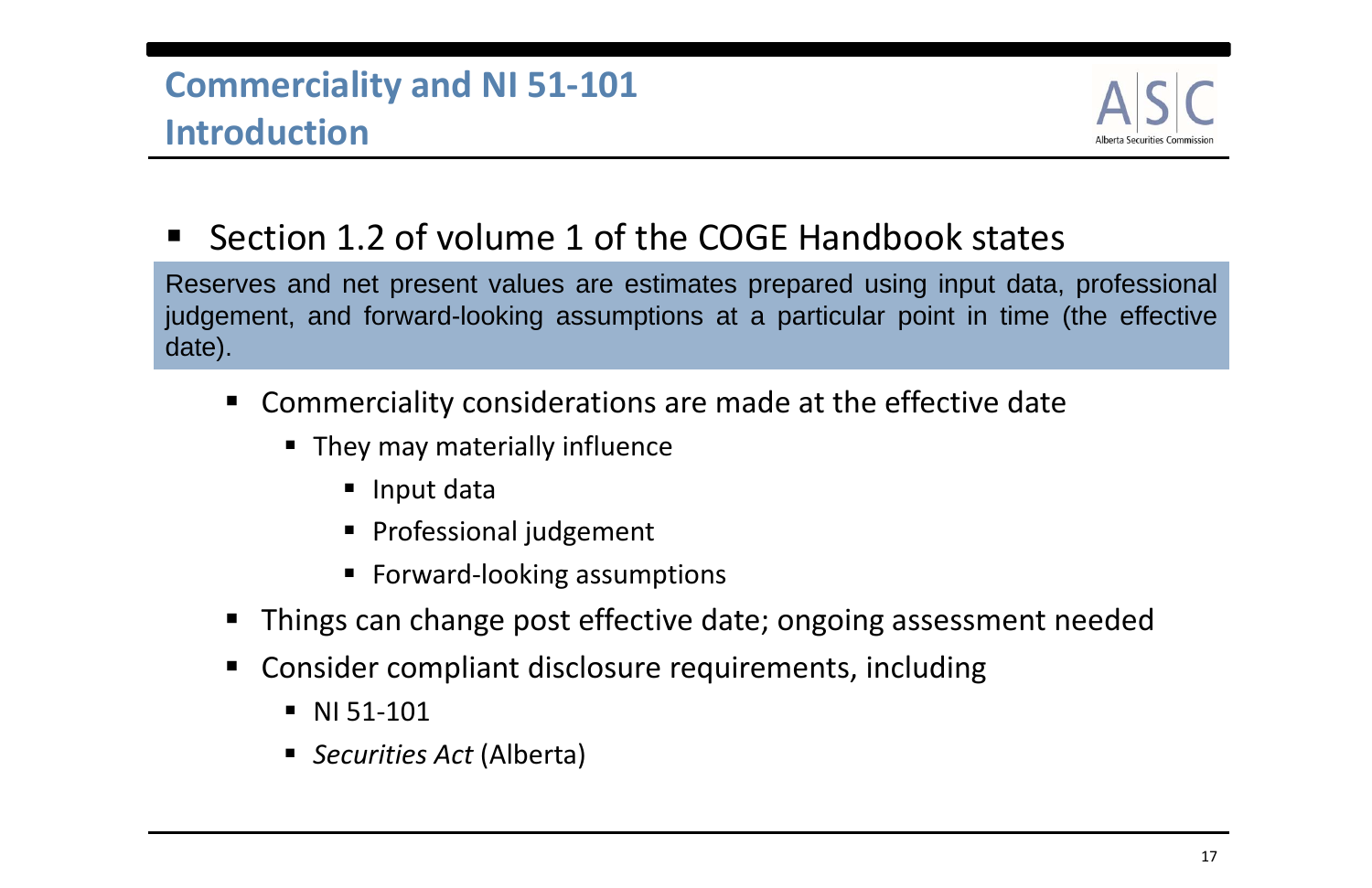Commerciality informs classification in the COGE Handbook





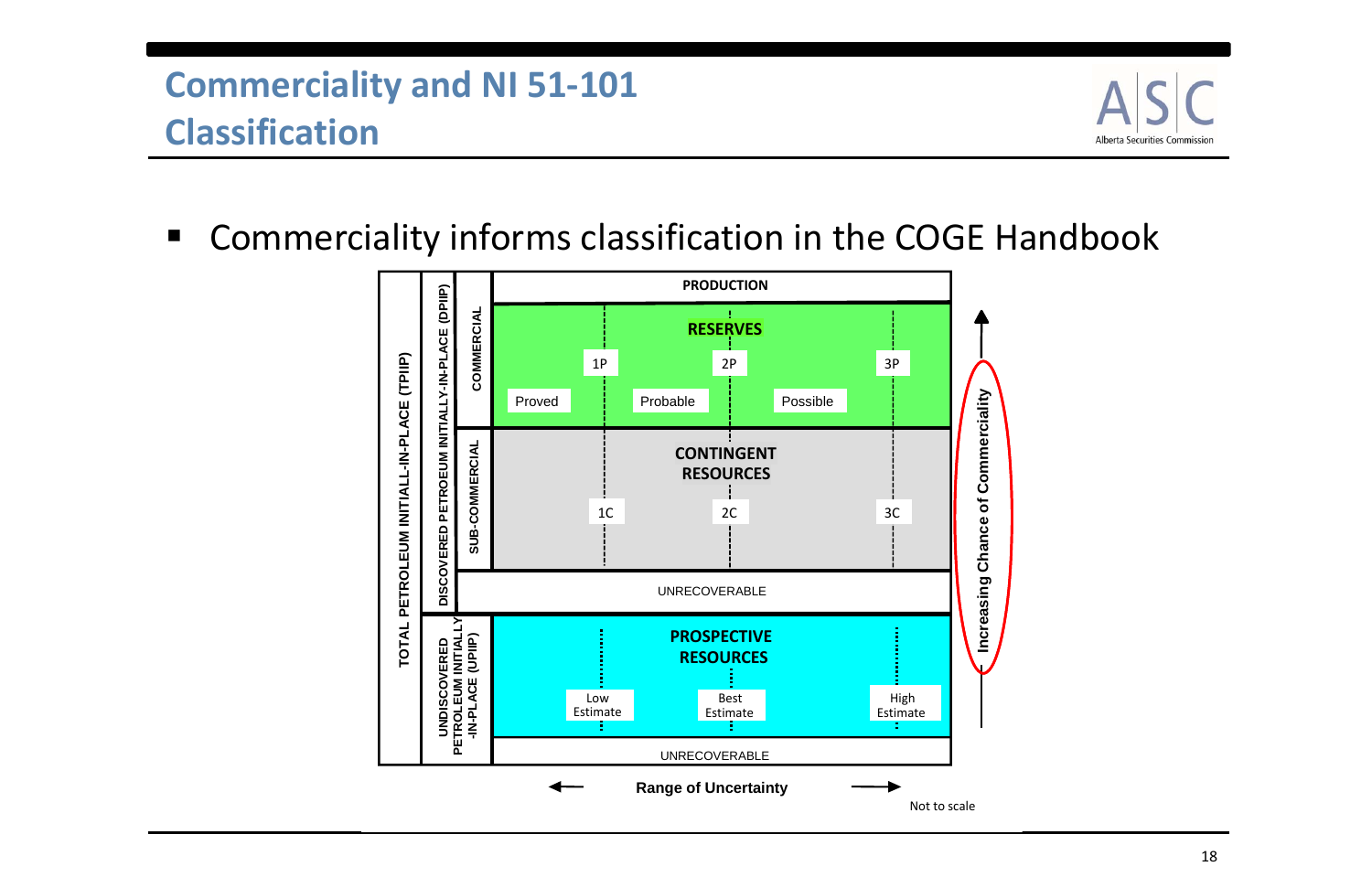### ■ CSA SN 51-324 defines

**E** Chance of commerciality (C<sub>comm</sub>) as

The product of the *chance of discovery* and the *chance of development.* [*COGE Handbook*]

**E** Chance of discovery (C<sub>Disc</sub>) as

The estimated probability the exploration activities will confirm the existence of a significant *accumulation* of potentially recoverable *petroleum*. [*COGE Handbook*]

### **E** Chance of development (C<sub>Dev</sub>) as

The estimated probability that, once discovered, a *known accumulation* will be *commercially* developed. [*COGE Handbook*]

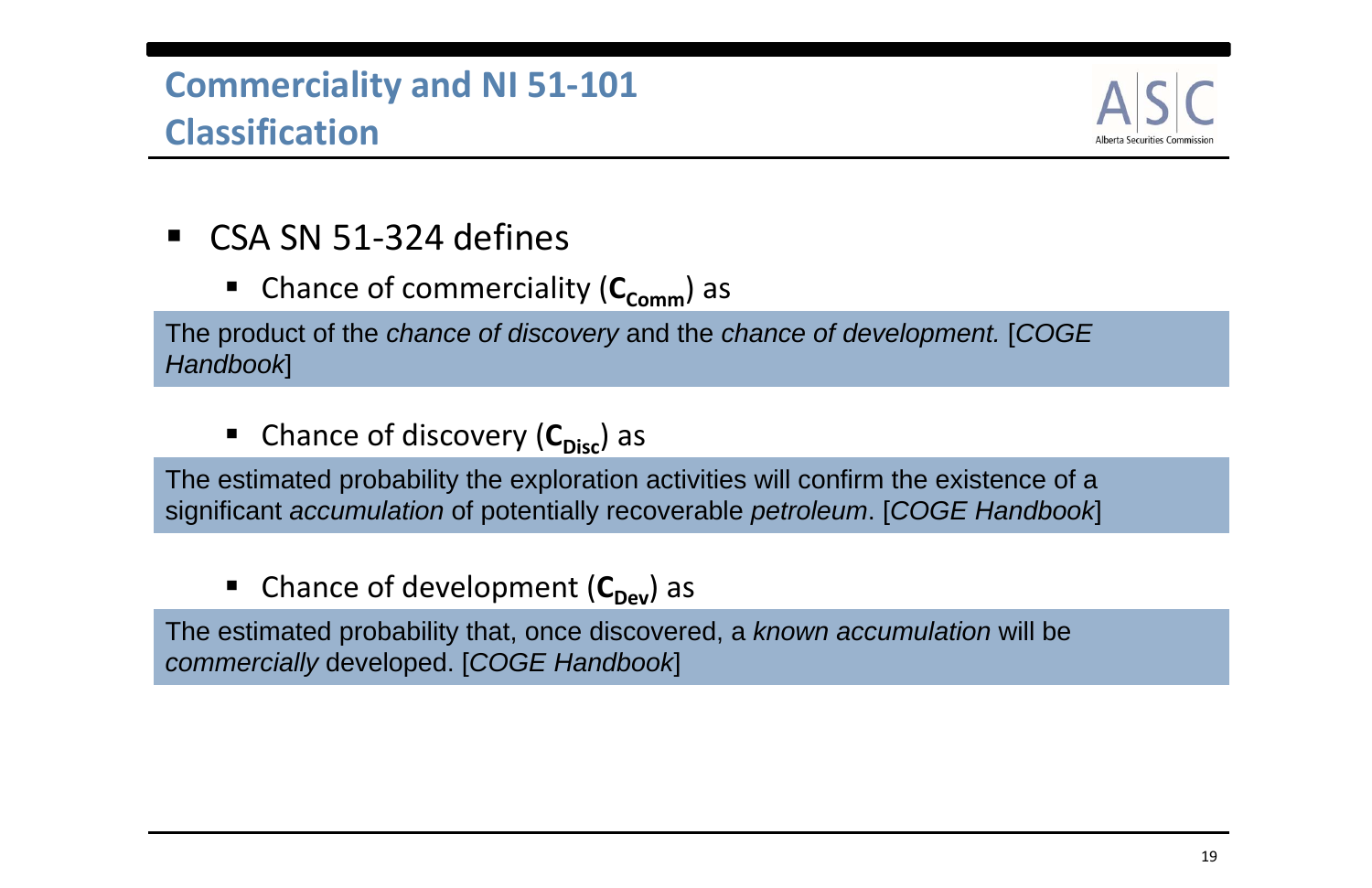- $\blacksquare$ ■ Section 1.1 of NI 51-101 defines risked as [A]djusted for the probability of loss or failure in accordance with the *COGE Handbook*;
	- If  $C_{\text{Dev}}$  = < 100%, commerciality is at risk
		- Risk is present
- Section 2.5.1 of volume 2 of the COGE Handbook states

A contingency is any factor that prevents current commercial development of <sup>a</sup> discovered petroleum resource. […] Every contingency has <sup>a</sup> risk that it will not be resolved […]

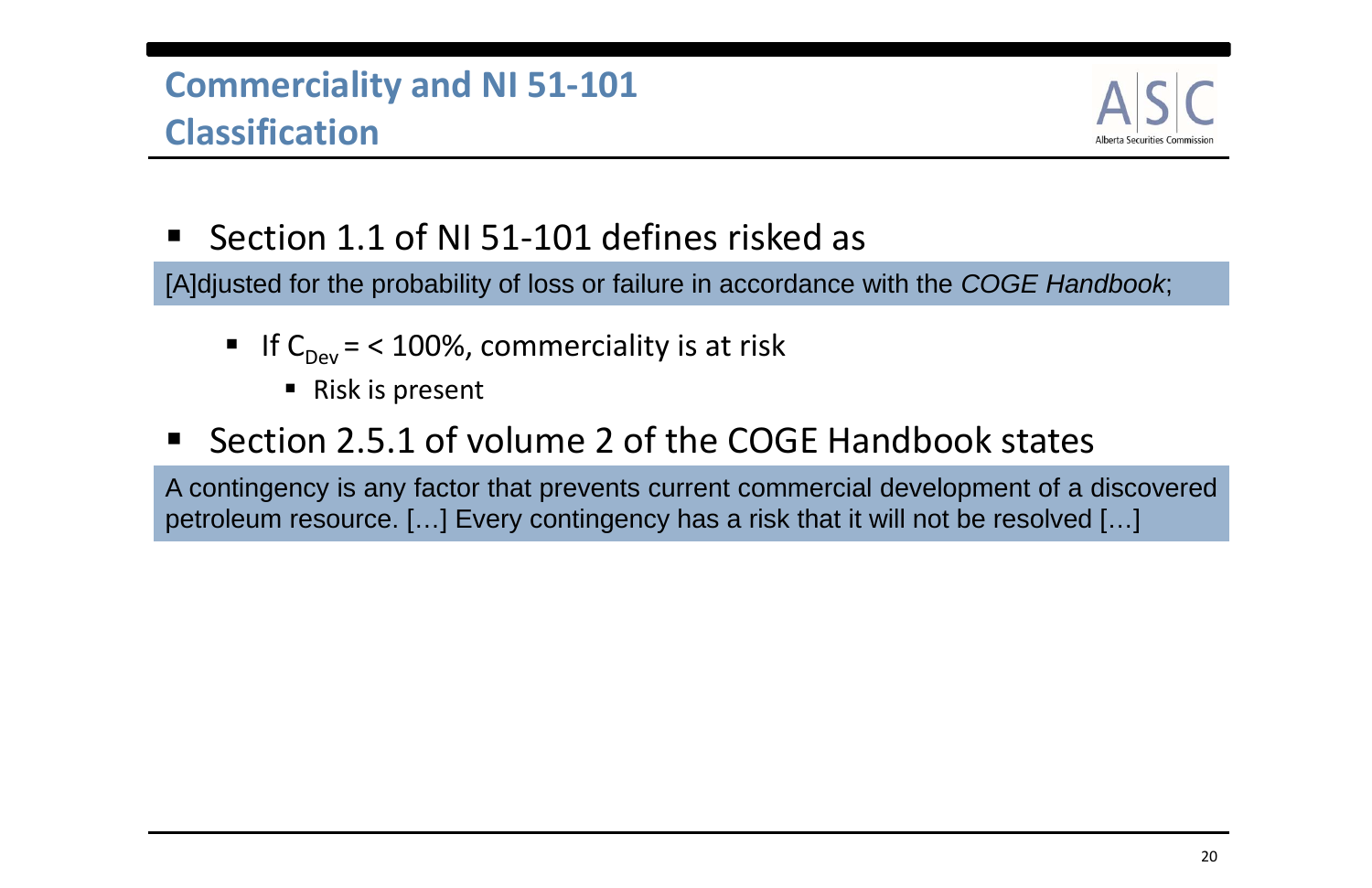- Considering commerciality and risk in classification
	- $\blacksquare$  Reserves
		- $\blacksquare$  C<sub>Disc</sub> = 100% (they are discovered)
		- $C_{\text{Dev}}$  = 100% (they will be developed)
		- $\blacksquare$  Therefore,  $\mathsf{C}_{\mathsf{comm}}$  = effectively 100%
			- No commerciality gap; no risk exists
	- Contingent resources
		- $\blacksquare$  C<sub>Disc</sub> = 100% (they are discovered)
		- $C_{\text{Dev}}$  = < 100% (they may be developed)
		- $\blacksquare$  Therefore,  $\mathsf{C}_{\mathsf{Comm}} =$  < 100%
			- **Commerciality gap; risk exists due to one or more contingencies**

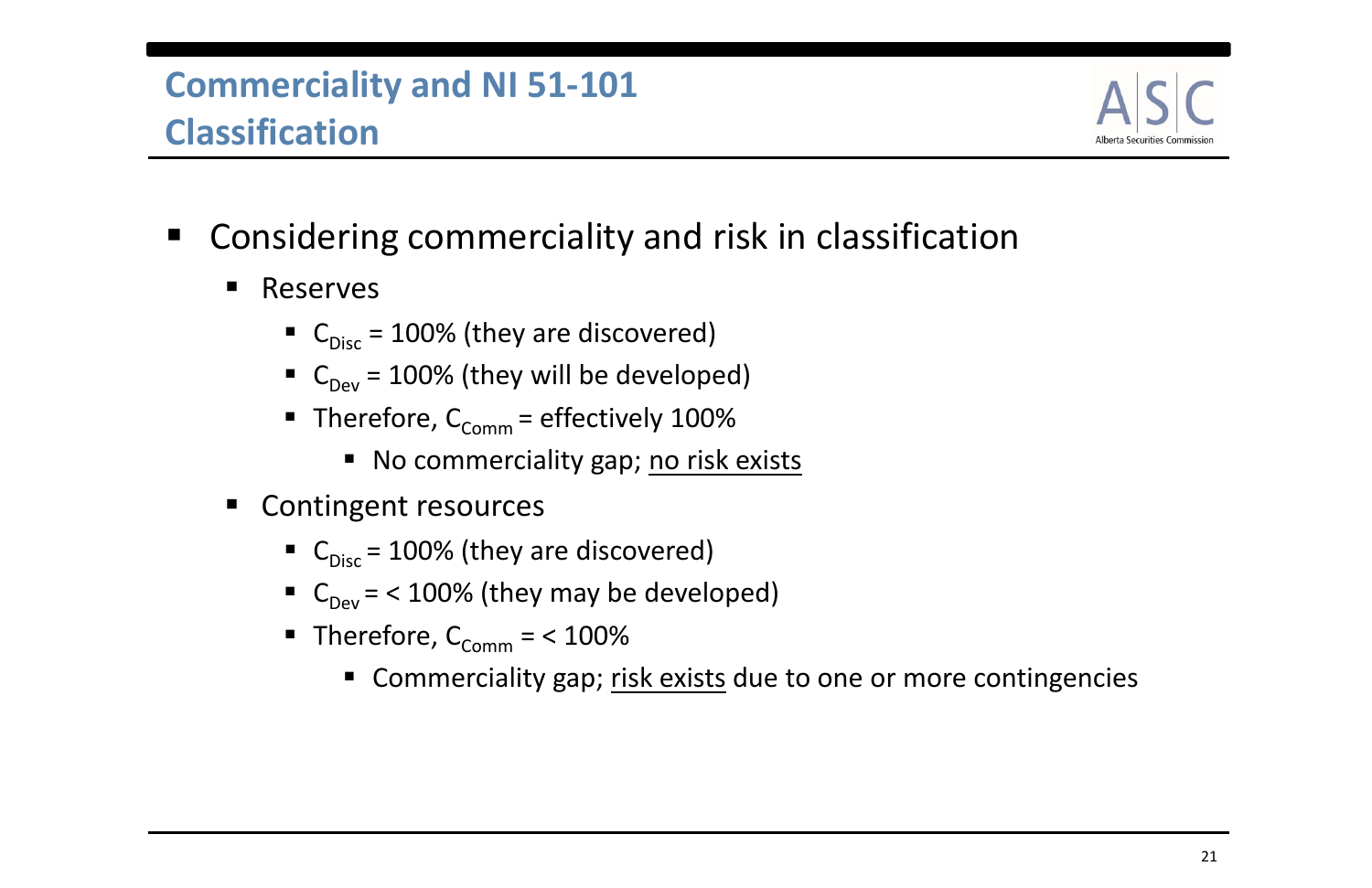- **Prospective resources** 
	- $\blacksquare$  C<sub>Disc</sub> = < 100% (they are undiscovered)
	- $C_{\text{Dev}}$  = < 100% (they may be developed, once discovered)
	- $\blacksquare$  Therefore,  $\mathsf{C}_\mathsf{Comm} =$  < 100%
		- Commerciality gap; risk exists

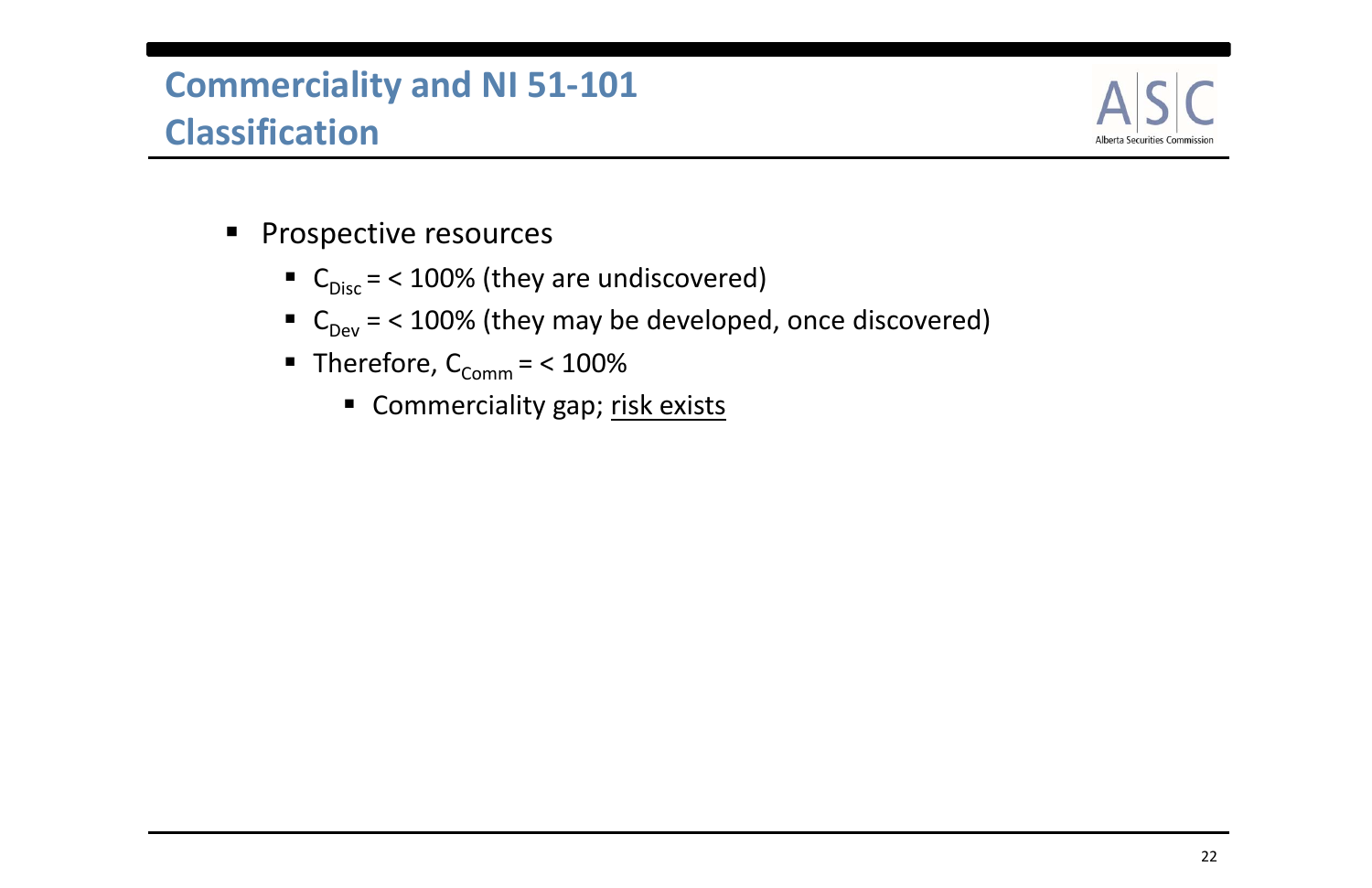- **Industry challenges reflect commerciality considerations** 
	- **Economics**
	- $\blacksquare$ Market access
	- $\blacksquare$ Transportation
	- $\blacksquare$ Legal system
- $\blacksquare$ Environment
- $\blacksquare$ Government
- **Regulatory**

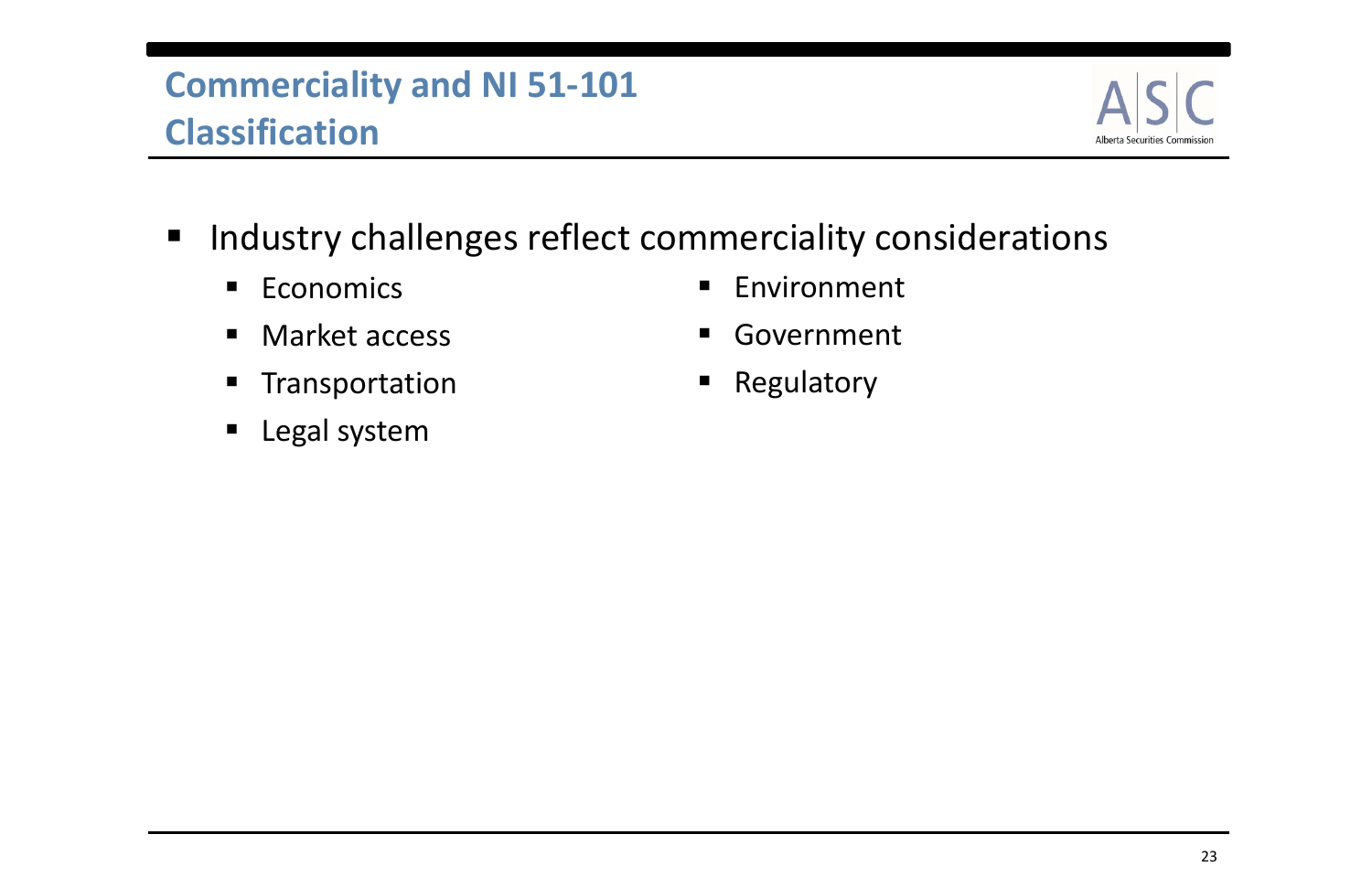- Recall commerciality considerations may materially influence
	- $\blacksquare$ Input data
	- $\blacksquare$ Professional judgement
	- $\blacksquare$ Forward‐looking assumptions

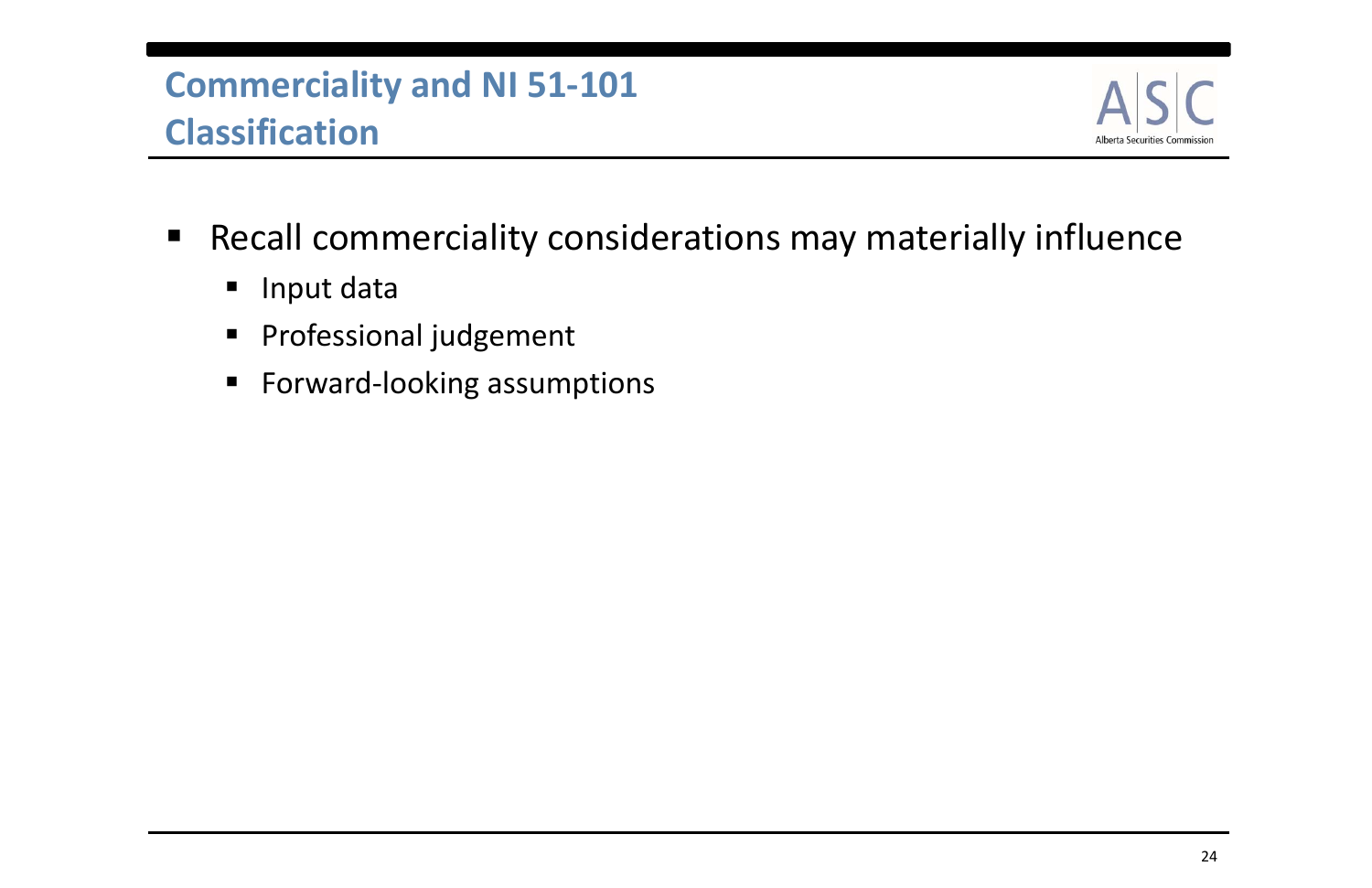- So, evaluations must assess commerciality considerations
	- $\blacksquare$ **E** Classification
		- **Reserves** 
			- Reserves are incompatible with contingencies and presence of risk
			- May need to be reclassified to contingent resources
		- **Contingent resources** 
			- Project maturity sub-classes may change with contingency changes
			- **EXP** Contingency removal may permit reserves assignment
	- $\blacksquare$  Development
		- **Plans (including timing)**
		- Costs

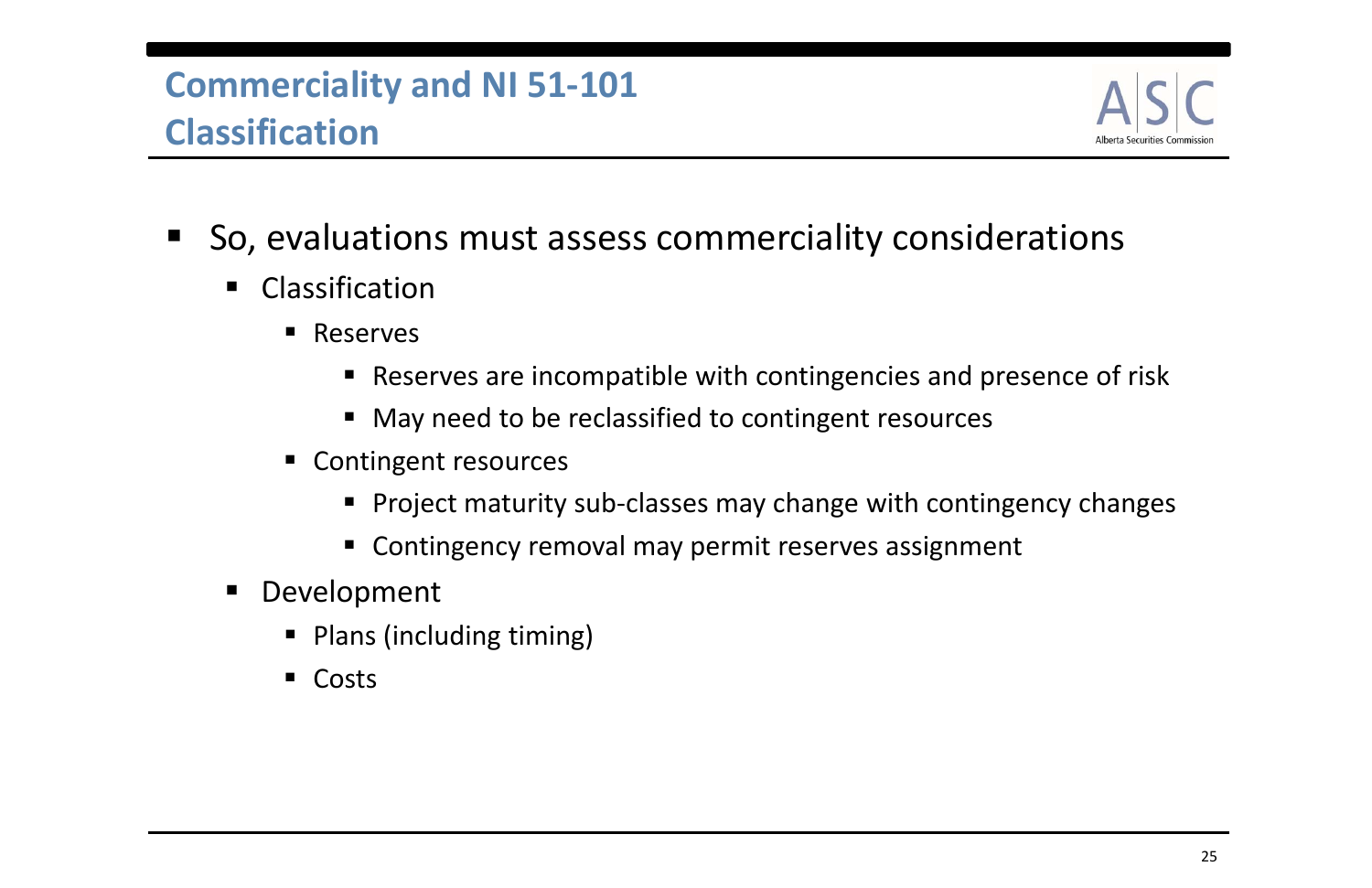### **Commerciality and NI 51‐101 Chance of development**

- Risk disclosure underpins NI 51-101
	- **Risk correlates to**  $C_{\text{Comm}}$
	- **Recall C<sub>Comm</sub> varies by resources category** 
		- **Therefore, category disclosure is informative**
- Section 5.3(1) states

*Reserves* or *resources* other than *reserves* must be disclosed using the applicable terminology and category set out in the *COGE Handbook* and must be classified in the most specific category of *reserves* or *resources* other than *reserves* in which the *reserves* or *resources* other than *reserves* can be classified.

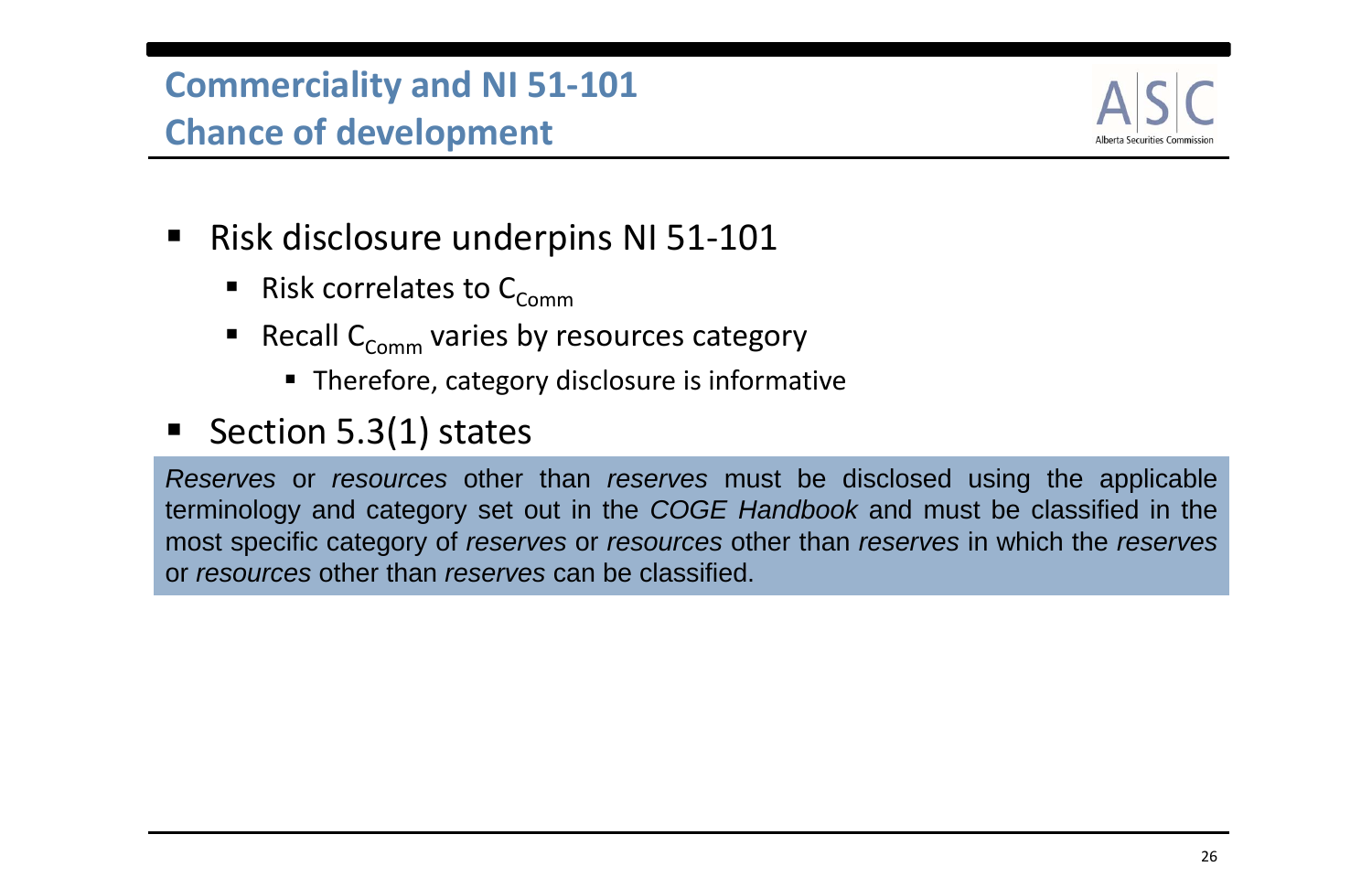■ Section 5.3 of 51-101CP clarifies that most specific category includes project maturity sub‐classes of contingent resources

### **Commerciality and NI 51‐101 Chance of development**

Section 5.3 of *NI 51-101* requires that any disclosure of *reserves* or of *resources* other than *reserves* must apply the applicable categories and terminology set out in the *COGE Handbook*. […] For instance, there are several *project maturity sub-classes* of *contingent resources* including *development pending*, *development on-hold*, *development unclarified* and *development not viable*.

- ■ Disclosure by sub-classes is further discussed in
	- Section 5.9(2) of NI 51-101
	- *Item 7.1(1)(a)* of Form 51‐101
	- Form 51-101F2

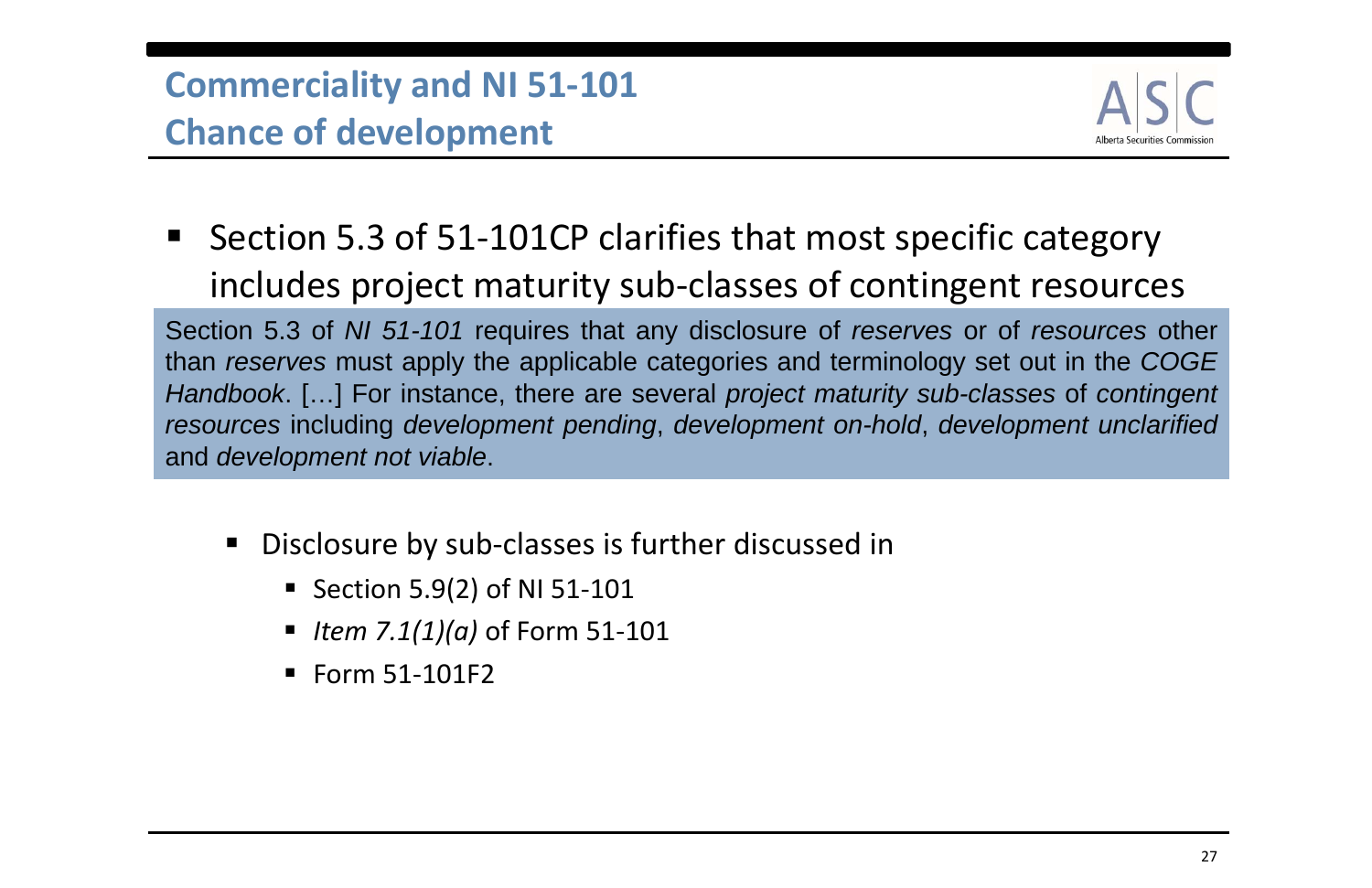### **Commerciality and NI 51‐101 Chance of development**

■ COGE Handbook recognizes four sub-classes by ascending  $C_{\text{comm}}$ 



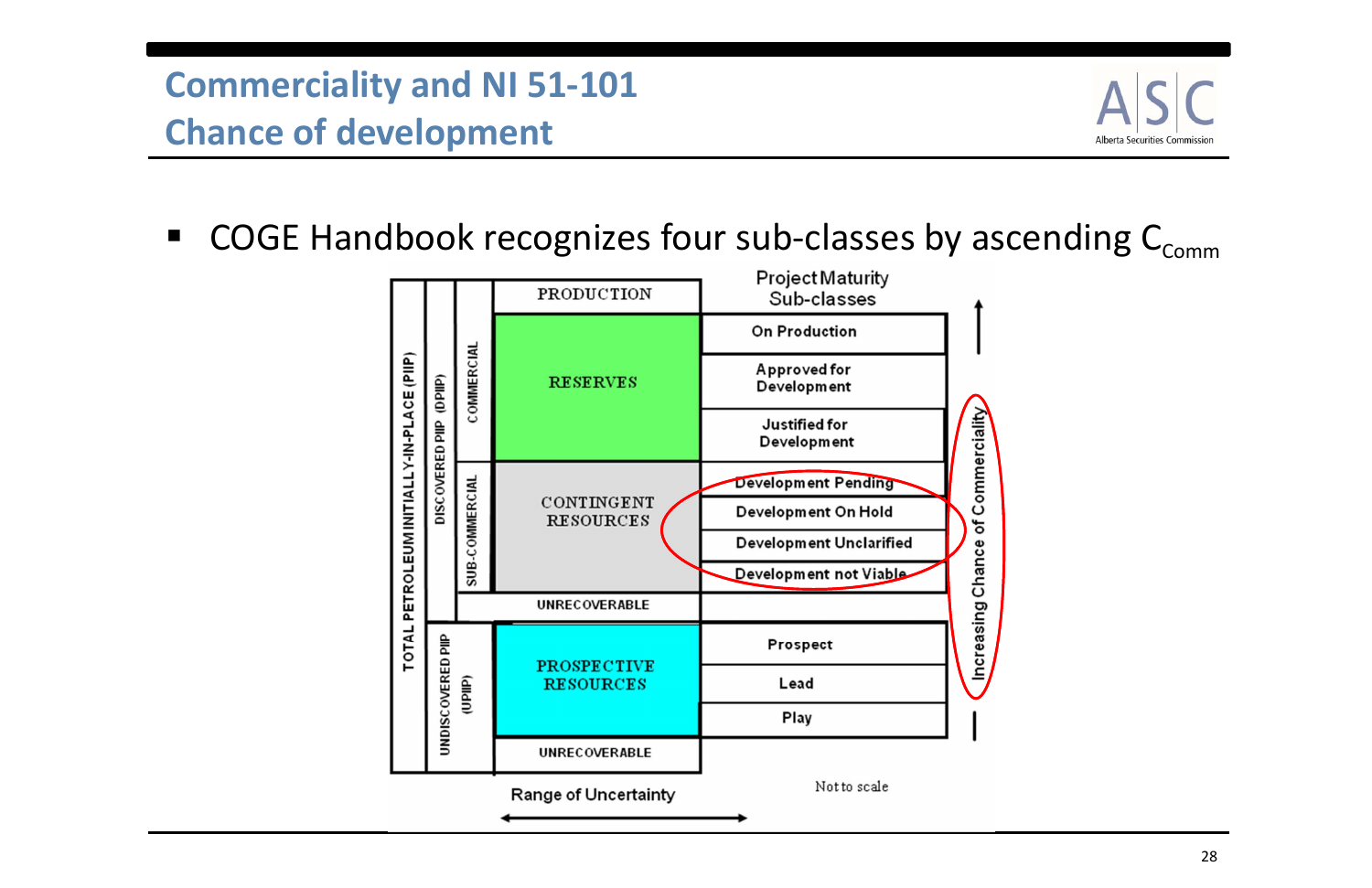$\blacksquare$ Development pending as

### **Commerciality and NI 51‐101 Chance of development**

### ■ CSA SN 51-324 defines

Where resolution of the final conditions for development is being actively pursued (high *chance of development*) [emphasis added]. [*COGE Handbook*]

■ Section 2.5.1 of volume 2 of the COGE Handbook states

The development pending project maturity subclass is described as requiring <sup>a</sup> "high probability of becoming <sup>a</sup> commercial development", which is equivalent to the probability of removal of all contingencies. The term "high probability" is generally considered to be about 80 percent, which may be considered to be <sup>a</sup> minimum for the removal of all contingencies [emphasis added].

Numeric C $_{\text{Dev}}$  =  $\geq 80\%$ 

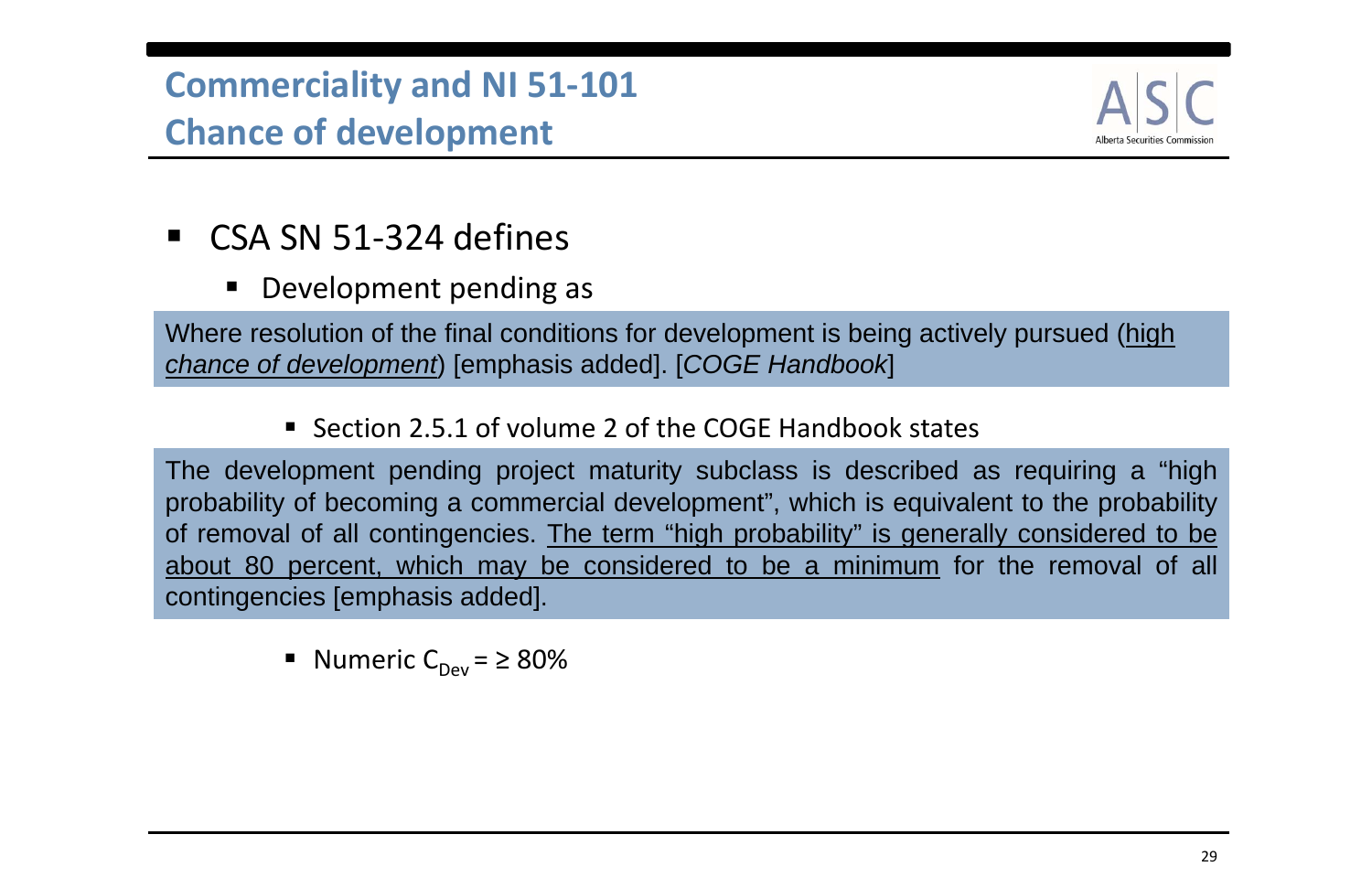### $\blacksquare$ Development on hold as

### **Commerciality and NI 51‐101 Chance of development**

Where there is a reasonable *chance of development*, but there are major non-technical *contingencies* to be resolved that are usually beyond the control of the operator [emphasis added]. [*COGE Handbook*]

■ Section 2.5.5(d) of volume 2 of the COGE Handbook states

[I]t is more likely than not that the contingencies will be resolved [emphasis added].

Statistically, the numeric  $C_{Dev} = 50\%$ 

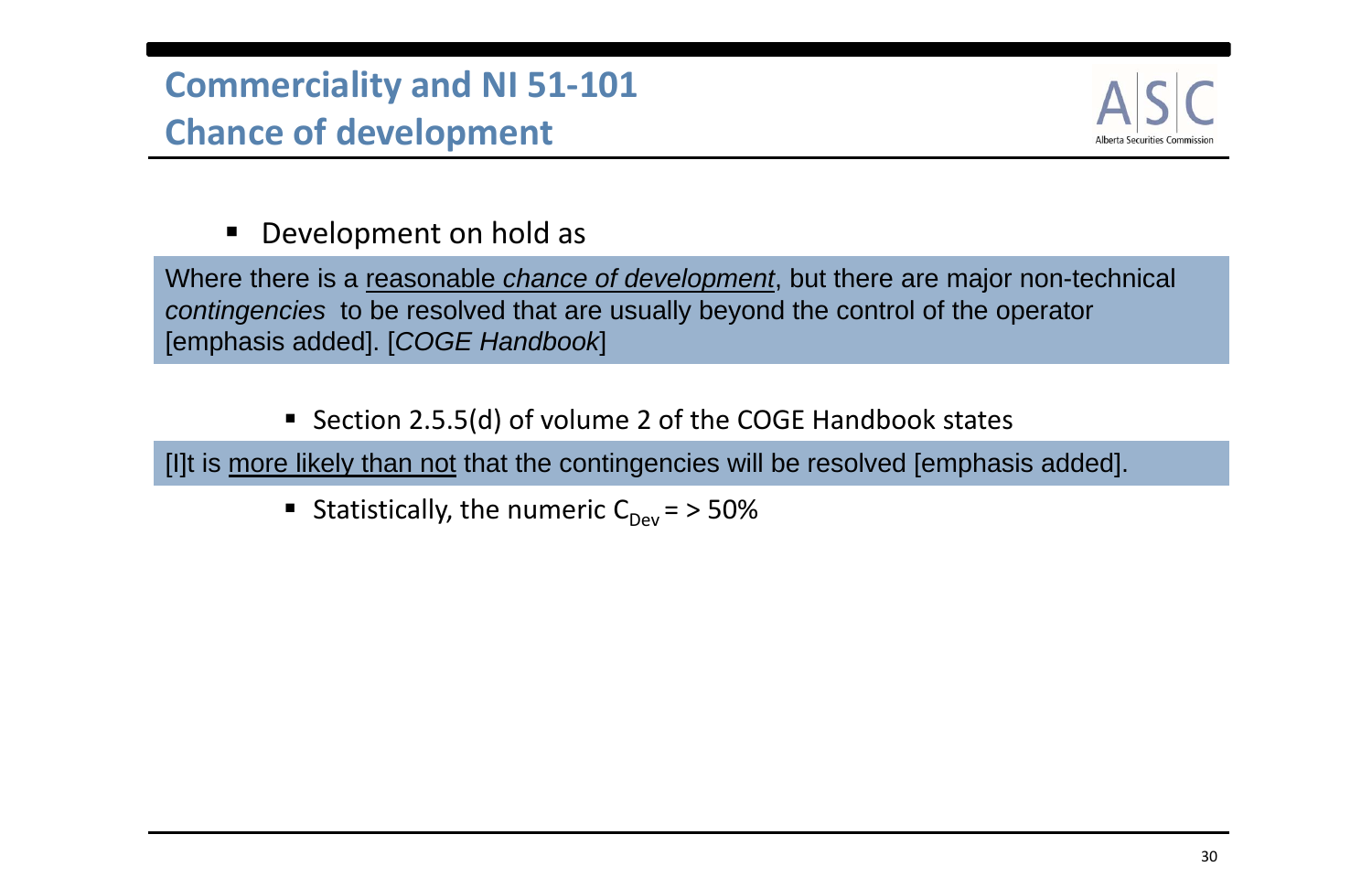### $\blacksquare$ Development unclarified as

- $\blacksquare$  C<sub>Dev</sub> is unspecified; may be difficult to assess
- $\blacksquare$ Development not viable as

When the evaluation is incomplete and there is ongoing activity to resolve any risks or uncertainties. [*COGE Handbook*]

### **Commerciality and NI 51‐101 Chance of development**

Where no further data acquisition or evaluation is currently planned and hence there is a low *chance of development* [emphasis added]. [*COGE Handbook*]

■ Staff are of the view that numeric  $C_{Dev} = 50\%$ 

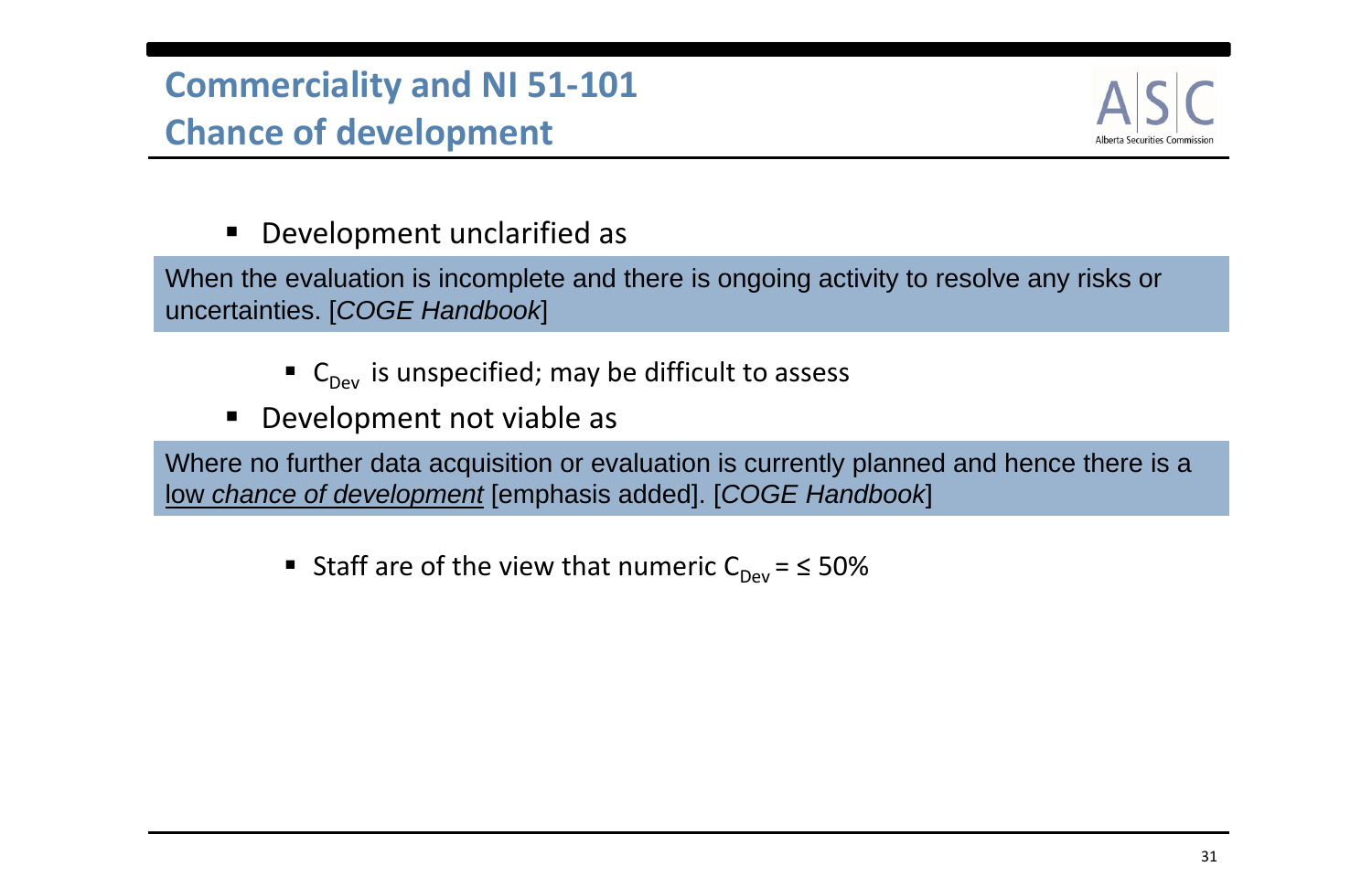### **Commerciality and NI 51‐101 Chance of development**

### ■ Section 2.4.8 of volume 2 of the COGE Handbook states

Project maturity describes the stage of an exploration or development project and broadly corresponds to the chance of commerciality of the project. The boundaries between the maturity subclasses represent "decision gates" that reflect the actions (business decisions) required by the resource owner to move the project up the maturity "ladder" towards commercial production [emphasis added].

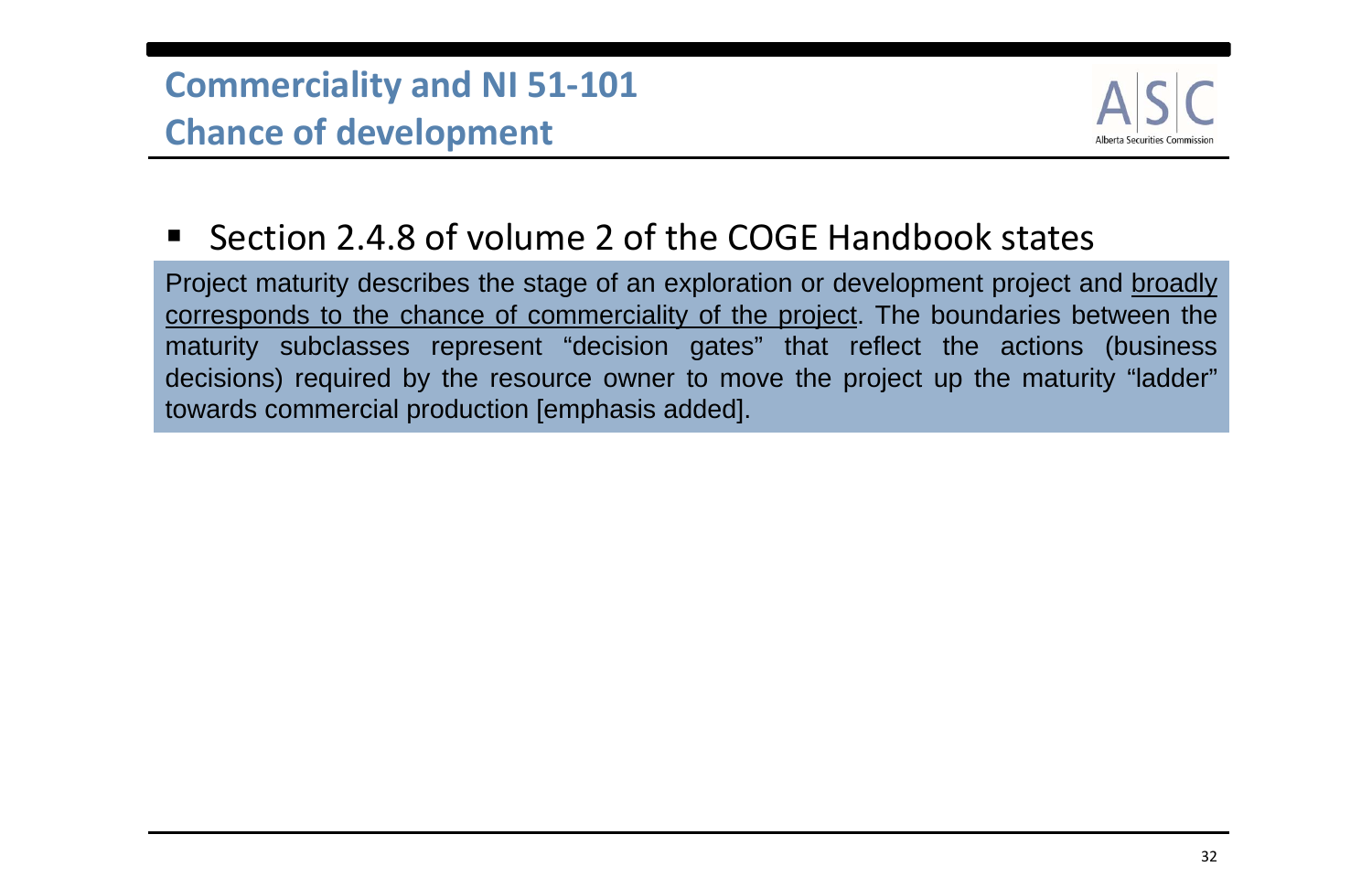- Part 7 of Form 51-101F1 discusses C<sub>Dev</sub>
	- $\blacksquare$ *INSTRUCTIONS (1)* states

### **Commerciality and NI 51‐101 Chance of development**

*A reporting issuer may disclose contingent resources data or prospective resources* **data** in a statement of the **reserves data** and other information filed under item 1 of section 2.1 of NI 51-101, however that data must only be disclosed as an appendix to that *statement.*

- If contingent resources are disclosed, *item 7.1(2)* of Form 51-101F1 requires the numeric value of  $\mathsf{C}_\mathsf{Dev}$  risk to be disclosed
	- $\blacksquare$ **E** Clarifies associated risk

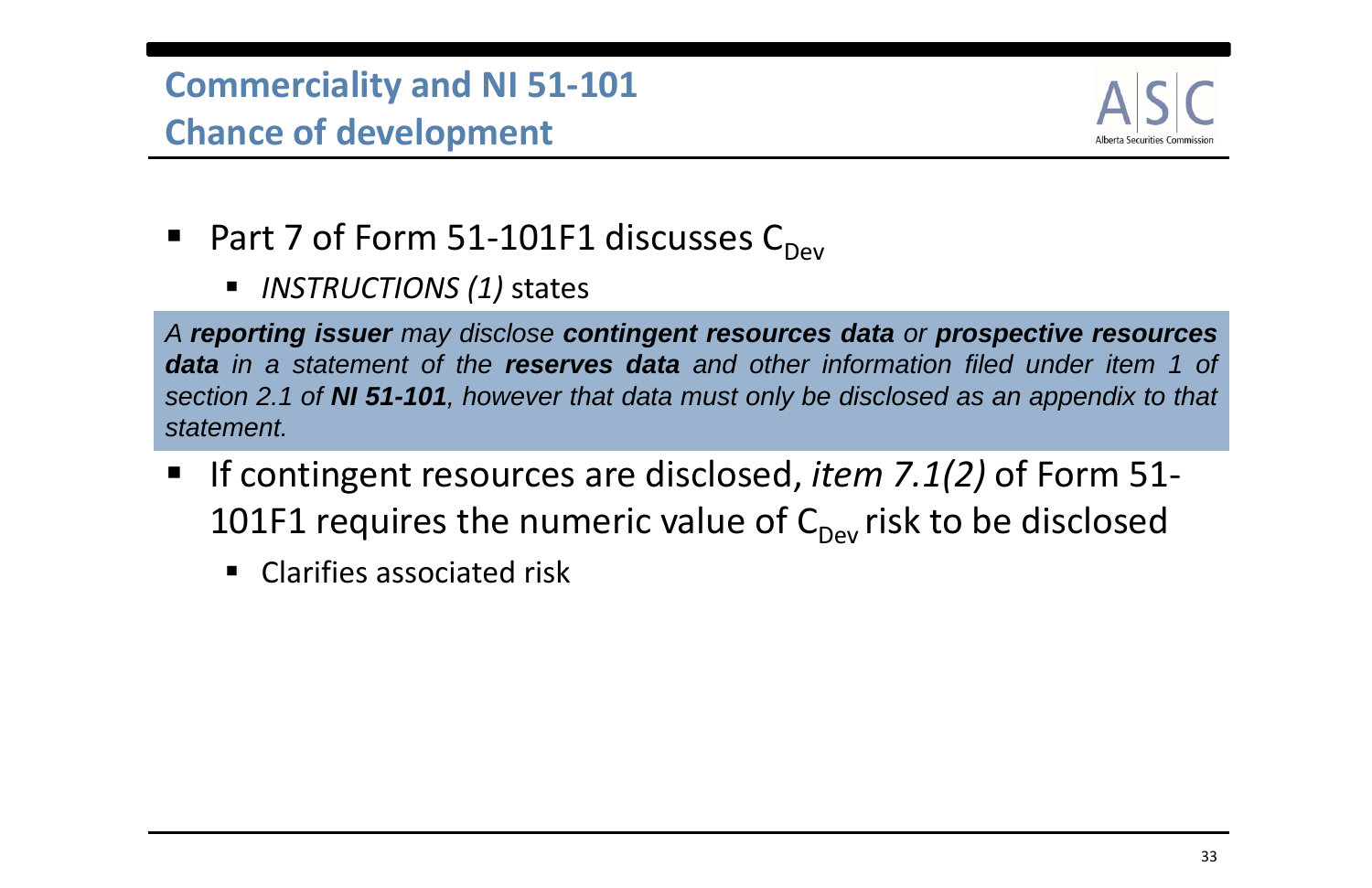Non-producing reserves should be planned to be developed within <sup>a</sup> reasonable time frame. For projects requiring minor capital expenditures, two years is <sup>a</sup> recommended guideline unless the non-producing reserves are awaiting depletion of another producing zone or production levels are constrained by facility or market limitations. For larger capital expenditures, three years is <sup>a</sup> recommended guideline for assigning proved reserves and five years for assigning probable reserves. Exceptions to these guidelines are possible but should be clearly documented [emphasis added].

- **Exceptions are possible** 
	- **Documentation to occur in the evaluation**



- COGE Handbook discusses reserves development timing
	- Section 5.5.4(f) of volume 1 states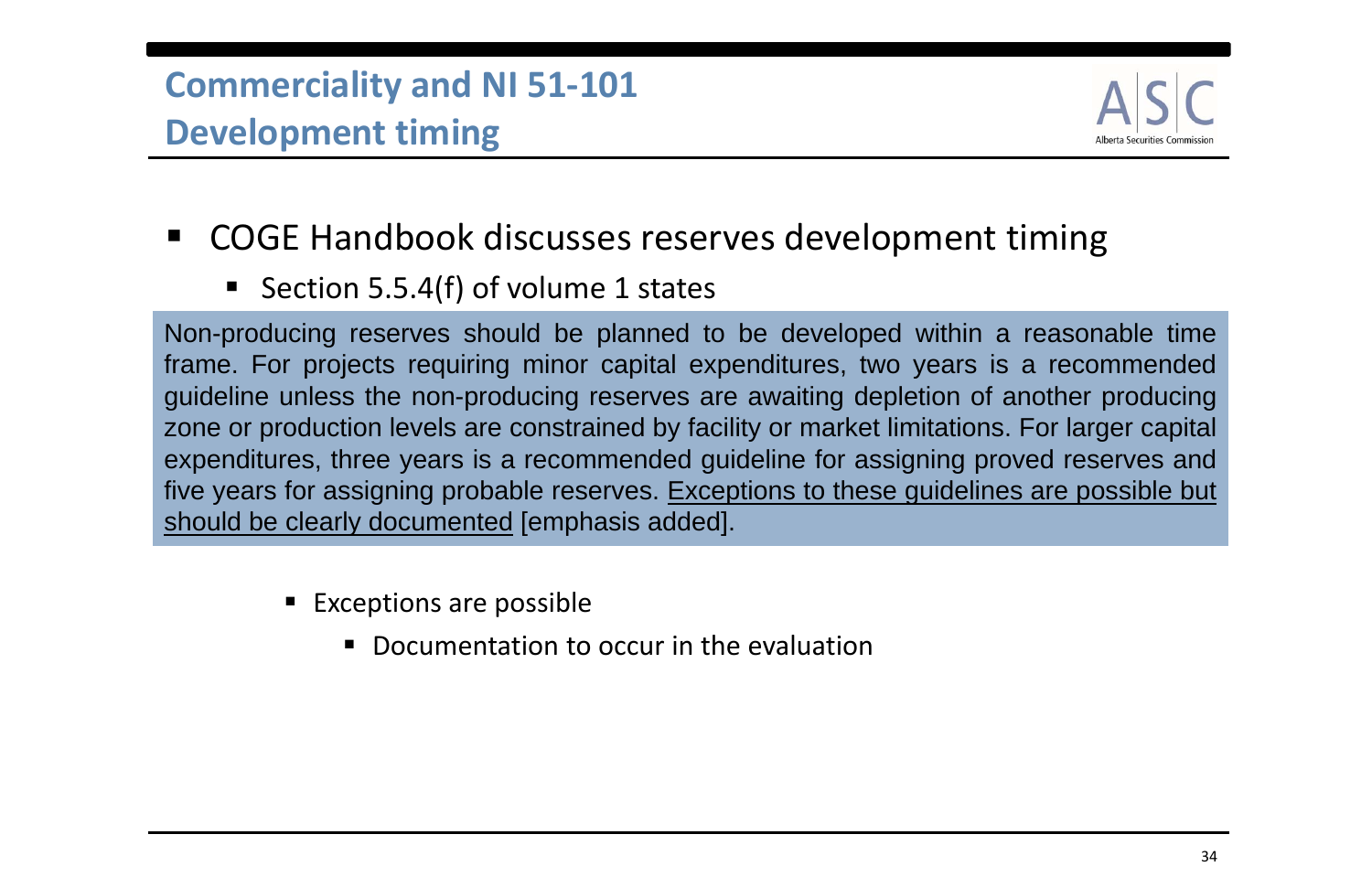### **Section 5.7 of volume 2 states**

Non-producing reserves that are near existing infrastructure and require minor capital should normally be developed within <sup>a</sup> two-year period. […]

For large projects, where significant capital is required for field development or infrastructure construction (offshore, oil sands, etc.), significant capital expenditures should normally commence within three years for assignment of proved reserves. For the assignment of probable reserves, significant capital spending should normally commence within five years. [...]



The evaluator should review undeveloped reserves estimates if development has not proceeded as previously planned by the operator. […]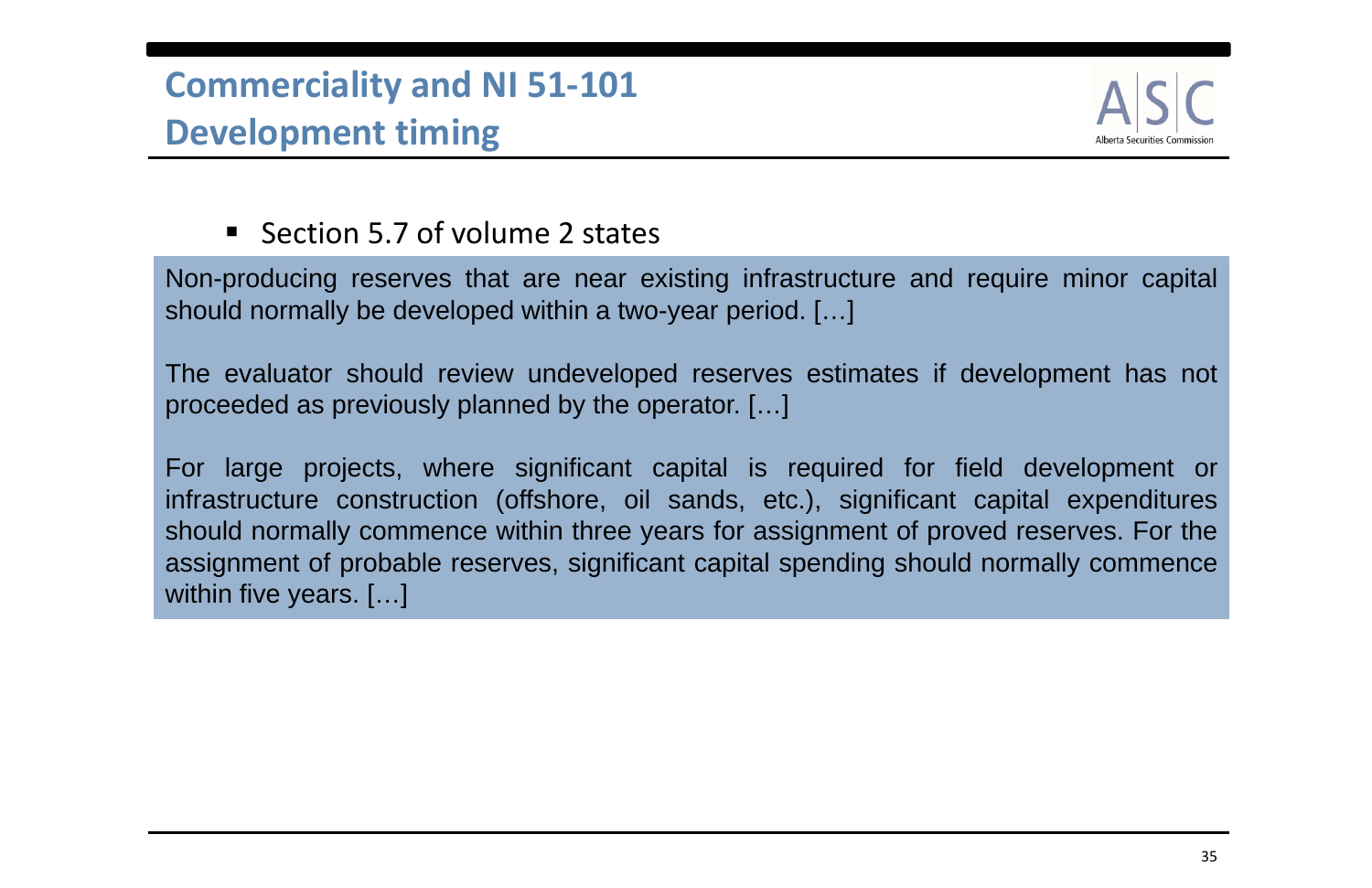- Once reserves are developed, things can change
	- Ongoing assessment of commerciality considerations is needed



■ Section 5.3.2 of volume 1 states regarding commercial status

A reasonable time frame for the initiation of development depends on the specific circumstances and varies according to the scope of the project. While five years is recommended as <sup>a</sup> maximum time frame for classification of <sup>a</sup> project as commercial, <sup>a</sup> longer time frame could be applied where, for example, development of economic projects are deferred at the option of the producer for, among other things, market-related reasons or to meet contractual or strategic objectives.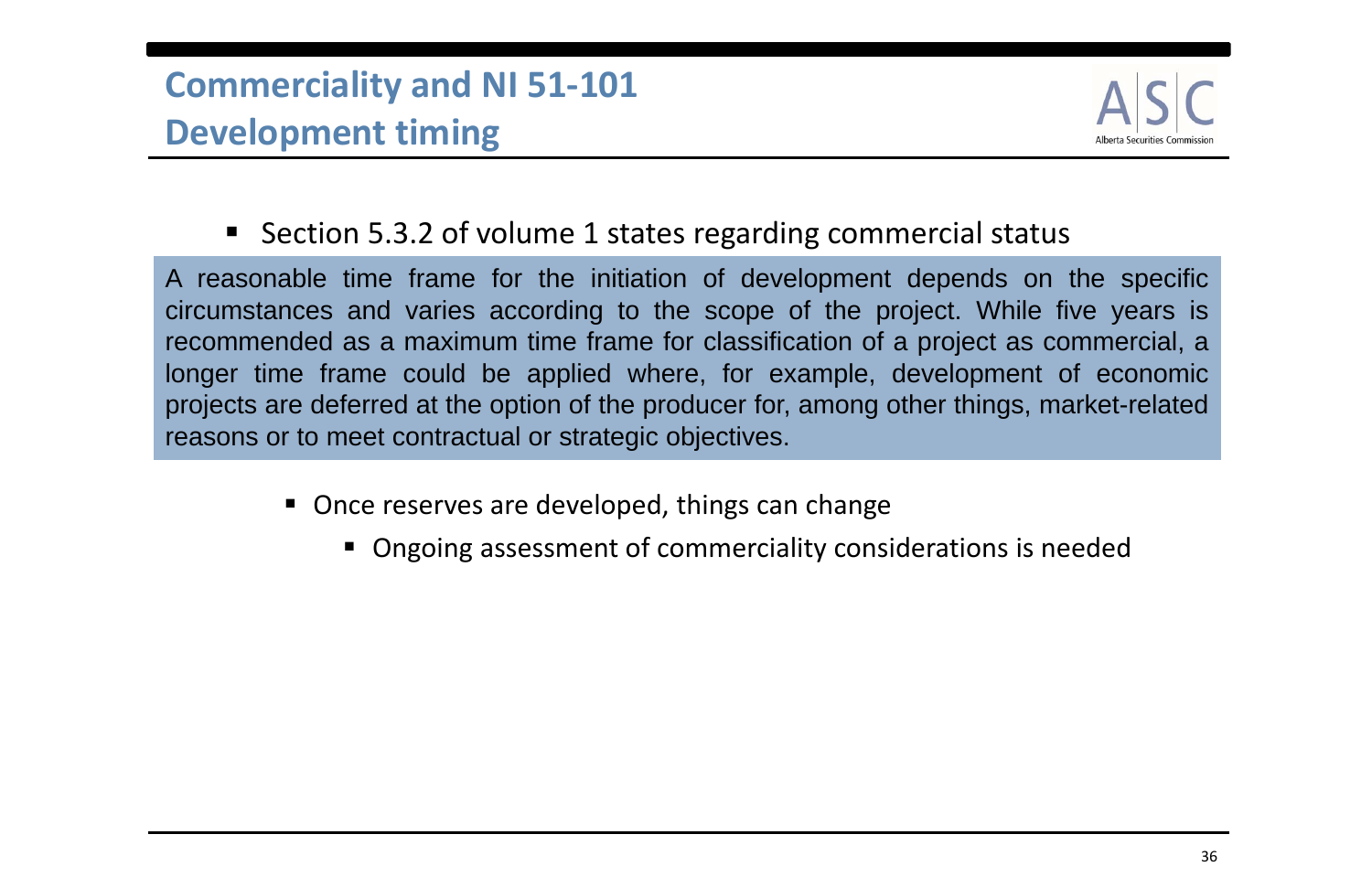- Item 5.1 of Form 51-101F1 covers reserves development timing
	- Per *item 5.1(1)(b)*

Per *item 5.1(2)(b)*

### **Commerciality and NI 51‐101 Development timing**

[D]iscuss generally the basis on which the *reporting issuer* attributes *proved undeveloped reserves*, its plans (including timing) for developing the *proved undeveloped reserves* and, if applicable, its reasons for deferring the development of particular *proved undeveloped reserves* beyond two years [emphasis added].

[D]iscuss generally the basis on which the *reporting issuer* attributes *probable undeveloped reserves*, its plans (including timing) for developing the *probable undeveloped reserves* and, if applicable, its reasons for deferring the development of particular *probable undeveloped reserves* beyond two years [emphasis added].

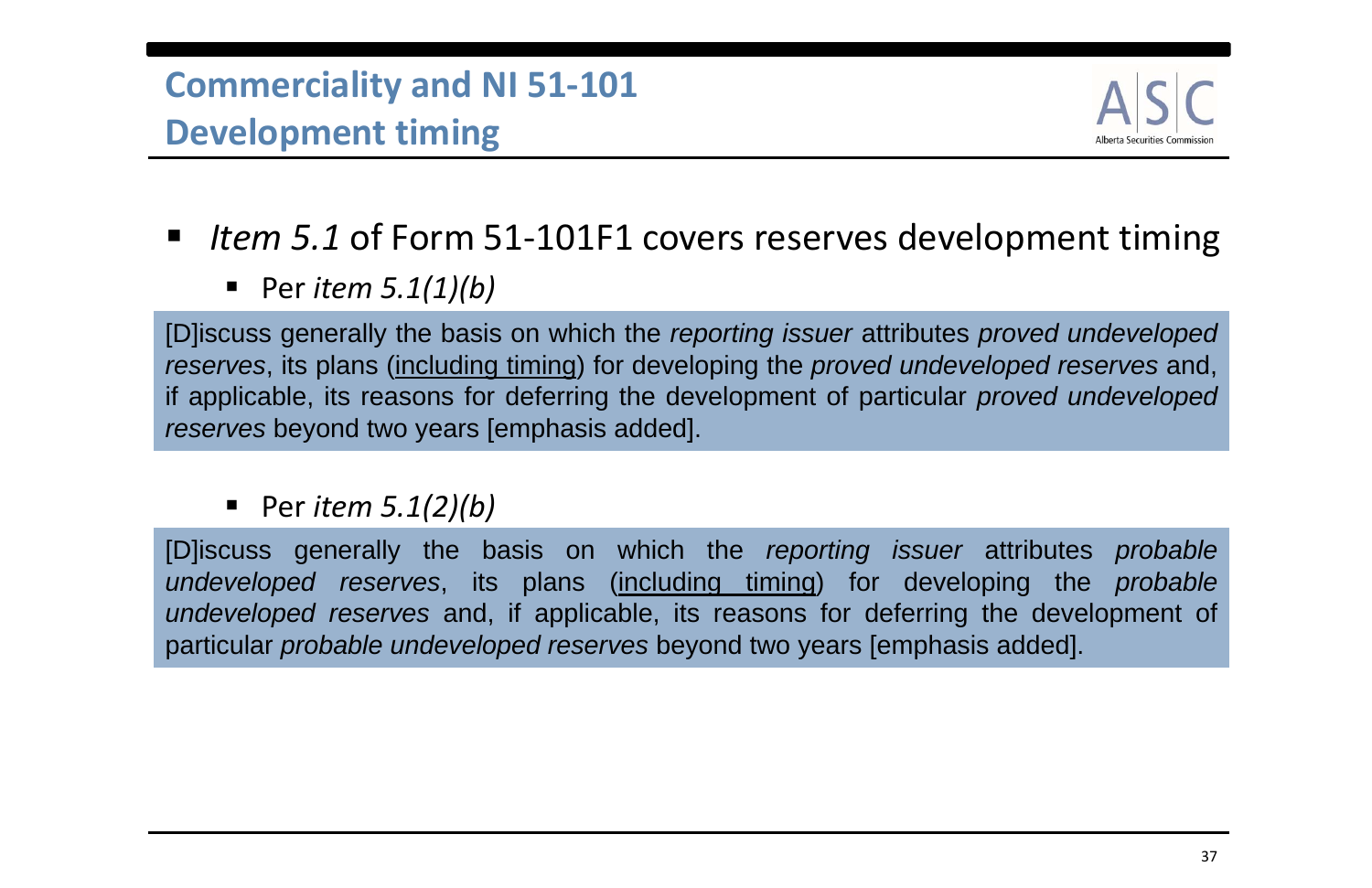### *INSTRUCTIONS (2)* of *item 5.1* states

### **Commerciality and NI 51‐101 Development timing**

The discussion of a **reporting issuer's** plans for developing **undeveloped reserves**, or *the reporting issuer's reasons for deferring the development of undeveloped reserves,* must enable a reasonable investor to assess the efforts made by the **reporting issuer** to *convert undeveloped reserves to developed reserves.*

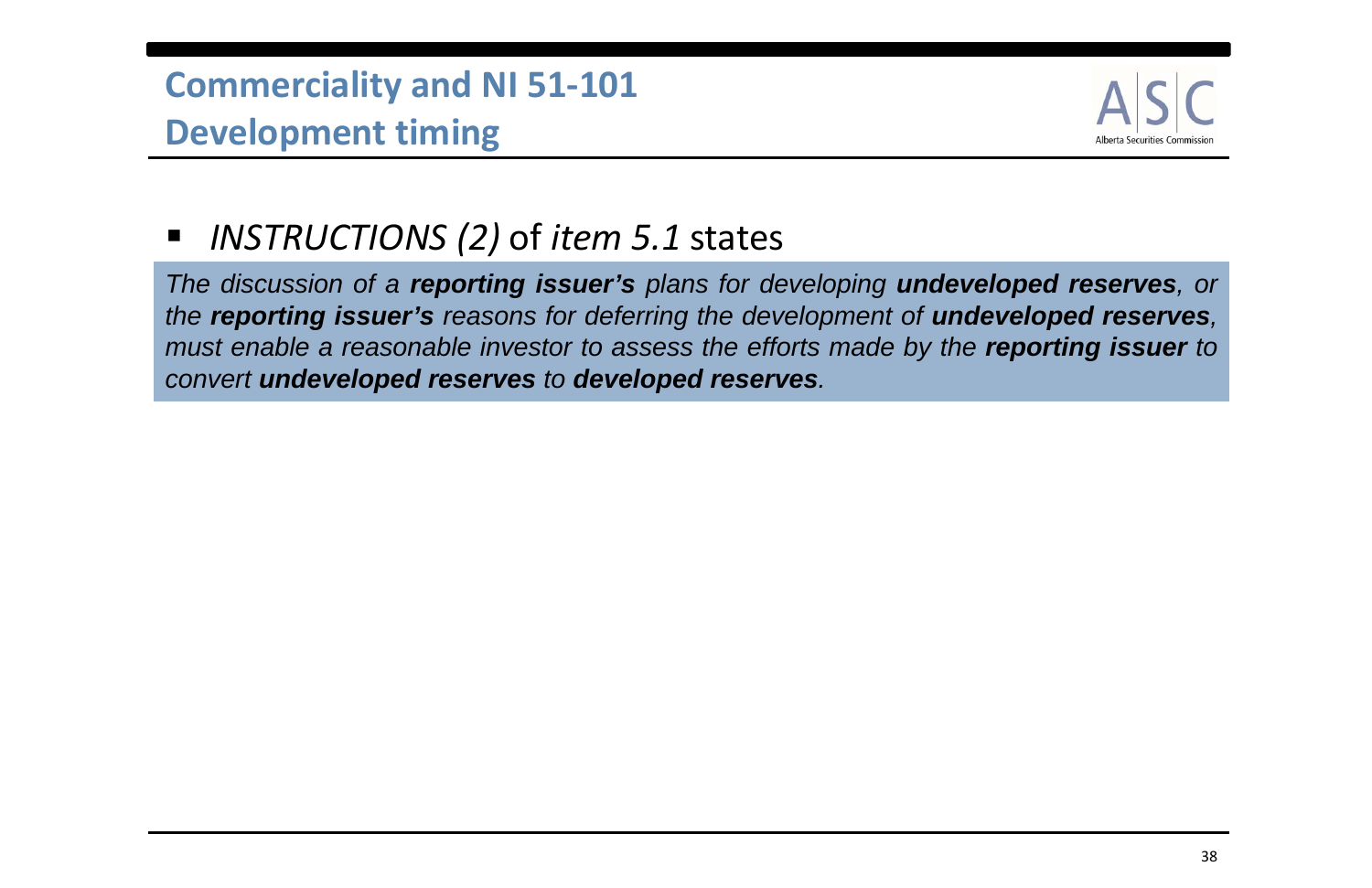- COGE Handbook discusses ROTR development timing
	- Section 2.5.5(b) of volume 2 states regarding contingent resources

A project maturity subclass describes a stage along the process towards commerciality. It is not <sup>a</sup> static condition and the project maturity subclass of <sup>a</sup> contingent resource, especially if it is economic and constitute(s) <sup>a</sup> major portion of an organization's assets, should be reviewed regularly. The frequency of review will depend on the project, the area, and the project's significance to an organization. […] [T]here is wide variation in the timeframes over which projects develop and, in <sup>a</sup> mature area with access to facilities and markets, the appropriate time between reviews should perhaps be no more than two years [emphasis added].

- The path to commerciality is influenced by commerciality criteria
- Sub-class can change
- **EXTE:** Attribution should be reviewed regularly

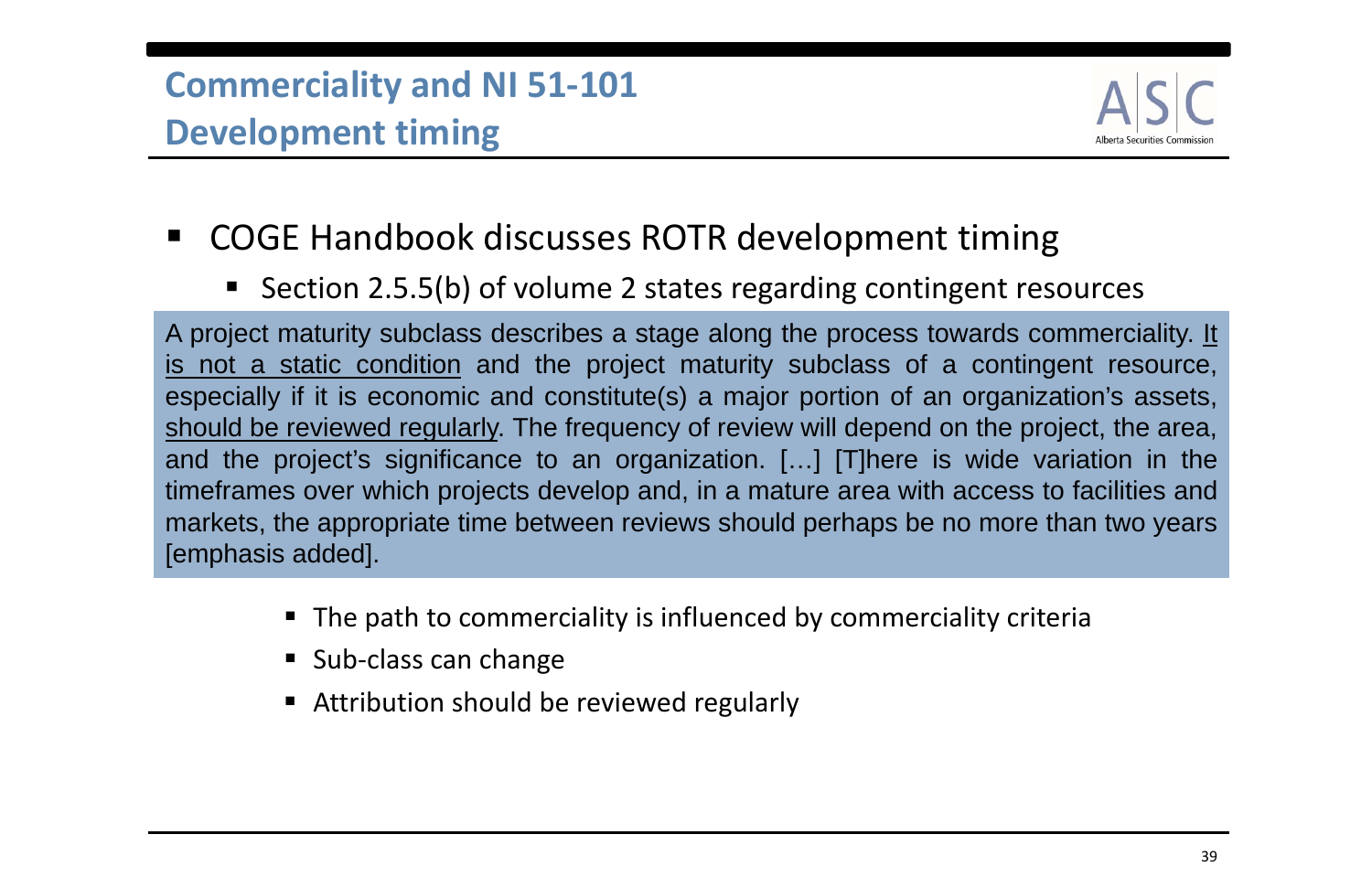- Project maturity sub‐classes have specific criteria for
	- $\blacksquare$ Activity levels
	- $\blacksquare$ Development timing
- Per section 2.5.5
	- $\blacksquare$  Development pending
		- **Ongoing activities to justify near future commercial viability**
		- $\begin{array}{c} \hline \end{array}$ **Reasonable timeframe for critical contingency resolution**
		- $\blacksquare$ Developers directly influence significant contingencies
		- High probability of commercial development



40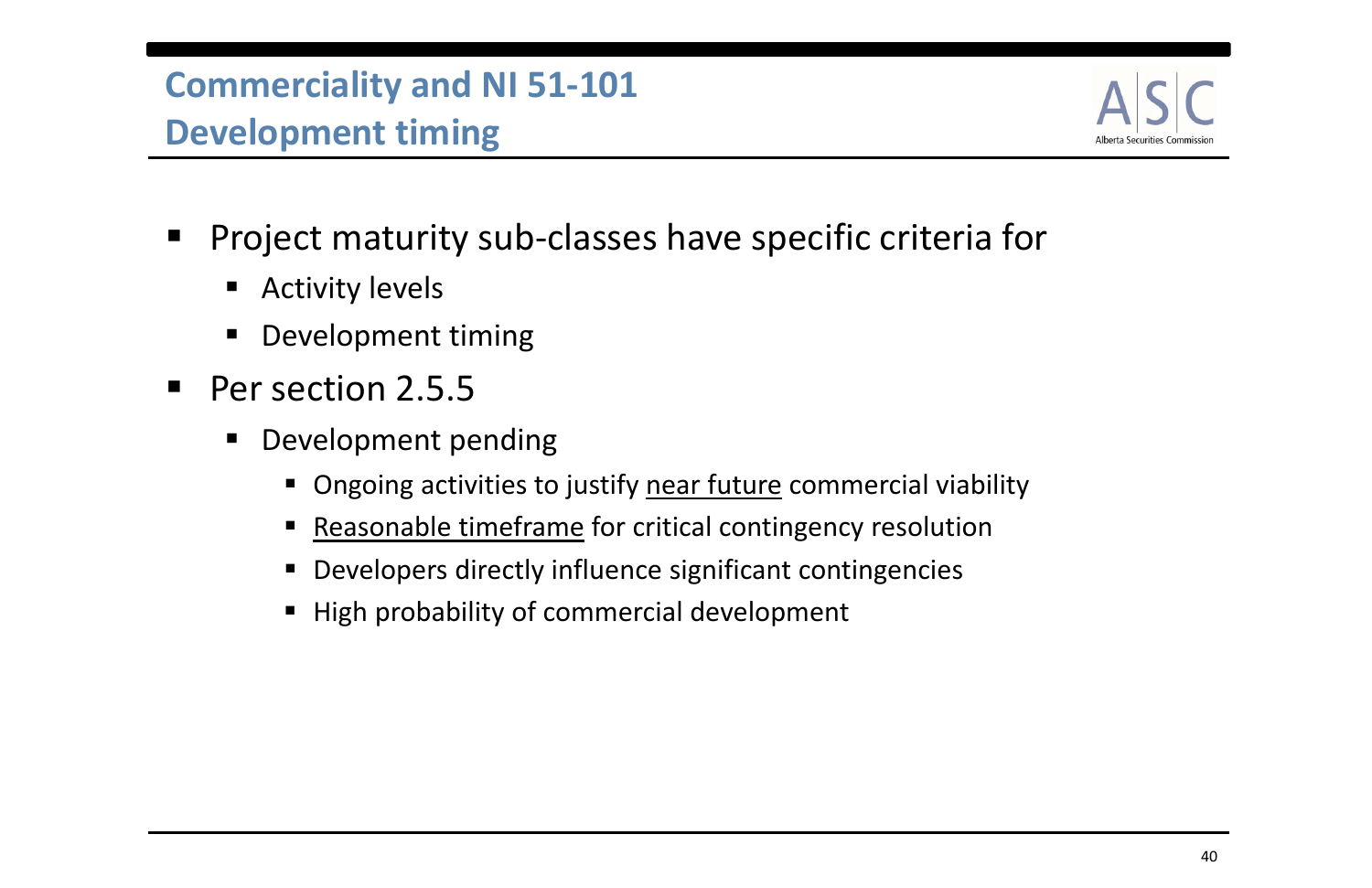- $\blacksquare$  Development on hold
	- Commerciality is more likely than not
	- $\blacksquare$ Major non-technical contingencies
	- $\blacksquare$ Developers have little or no direct influence
	- **Significant uncertainty in decision outcome and timing**
	- $\blacksquare$ Justify <sup>a</sup> long period in this sub‐class in an evaluation

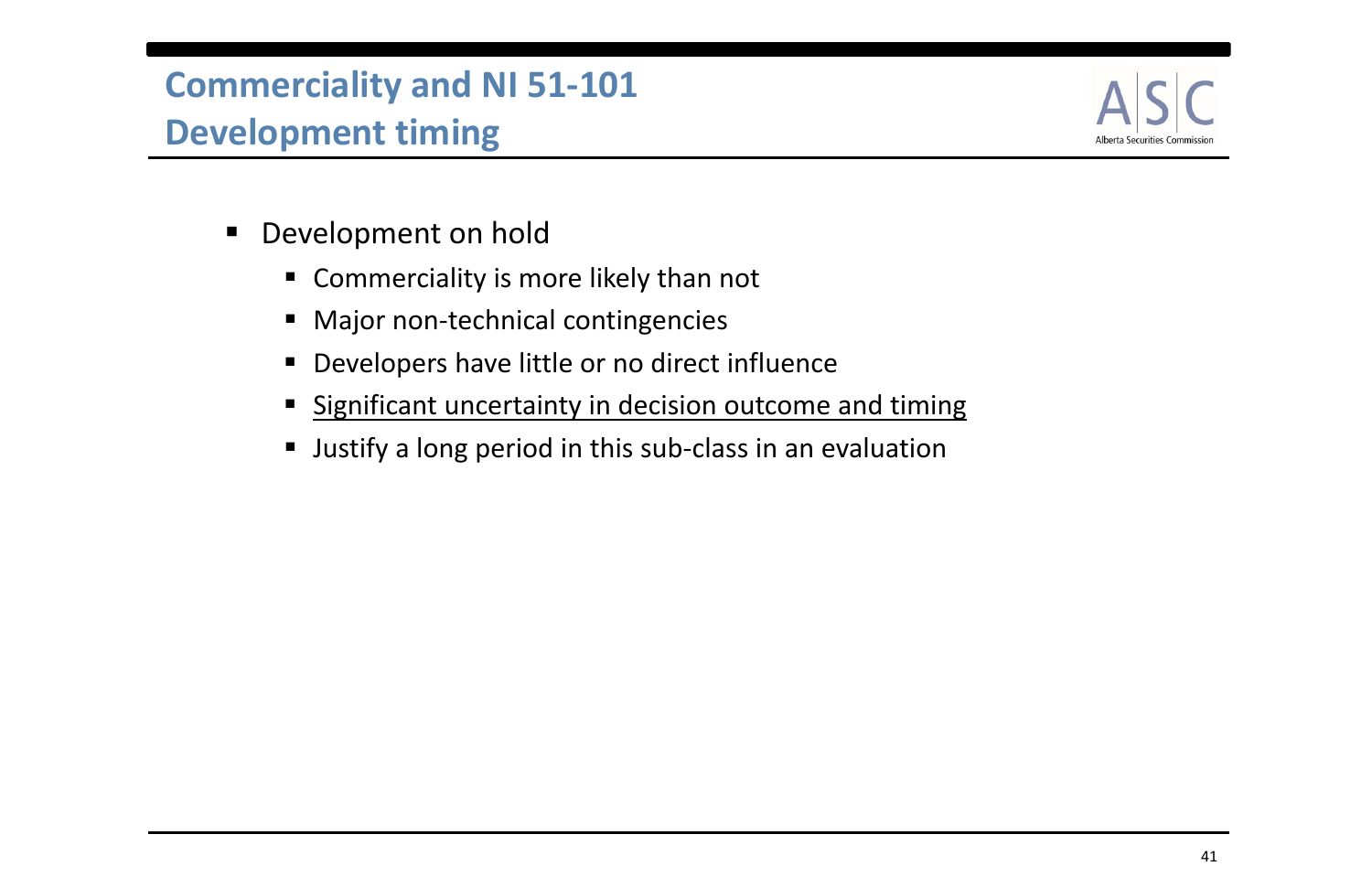- $\blacksquare$  Development unclarified
	- **Under evaluation or requires significant appraisal**
	- $\blacksquare$ Contingencies may not be fully defined
	- **Commercial assessment potential may take years**
	- $\blacksquare$ **Should not be maintained indefinitely without** 
		- Activity to resolve the issues or
		- **Providing a reasonable explanation in the evaluation**
	- **•** Reclassify if no active evaluation or plan for within a limited time period
- $\blacksquare$  Development not viable
	- Curtailed efforts for the foreseeable future
	- **Possible commercial development potential**

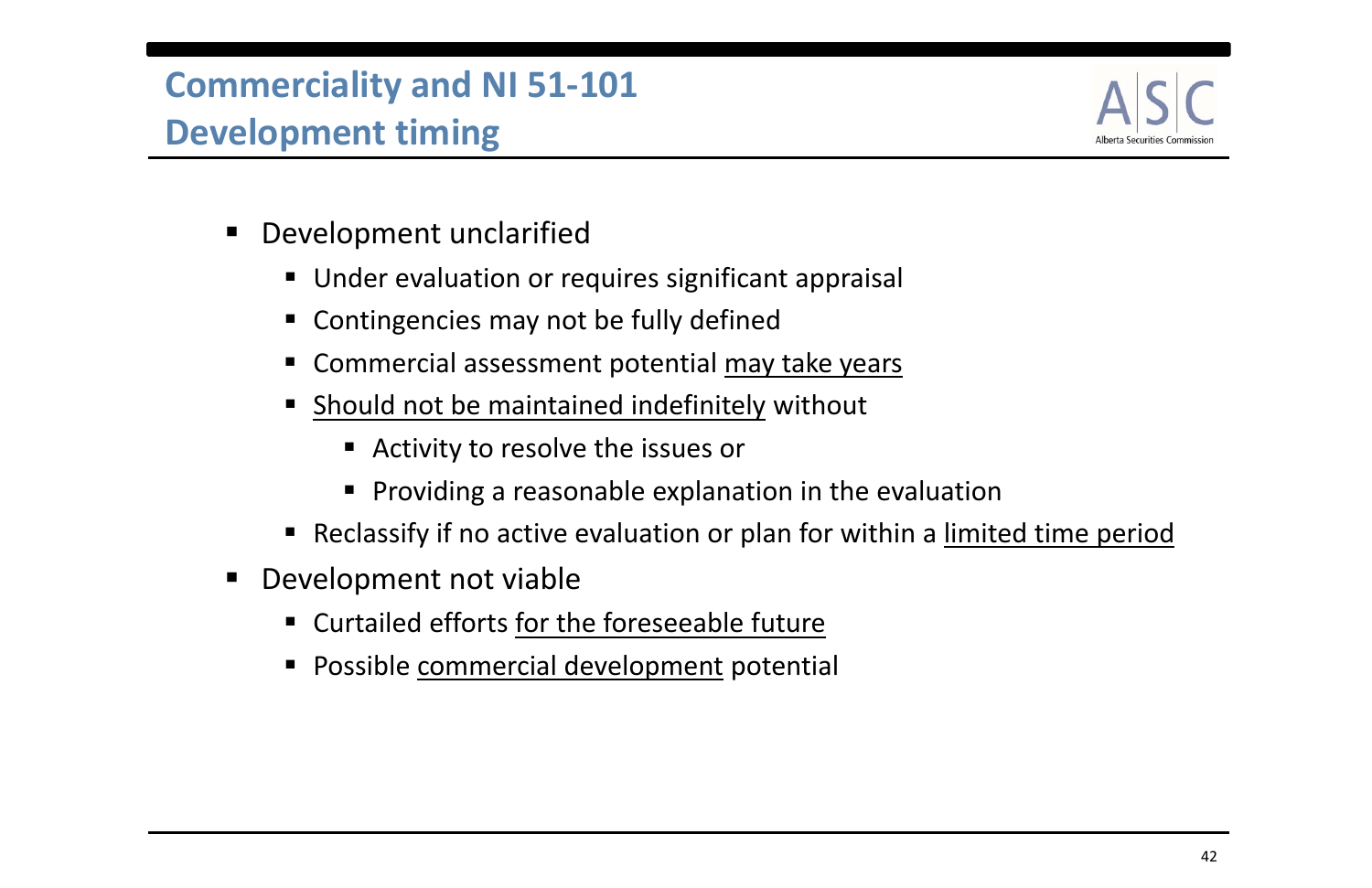- Criteria summary
	- $\blacksquare$  Activity levels
		- **Development pending** 
			- **Ongoing**
		- **Development on hold** 
			- **None specific**
		- **Development unclarified** 
			- **Underway or will resume in a limited time period**
		- **Development not viable** 
			- Curtailed for the foreseeable future

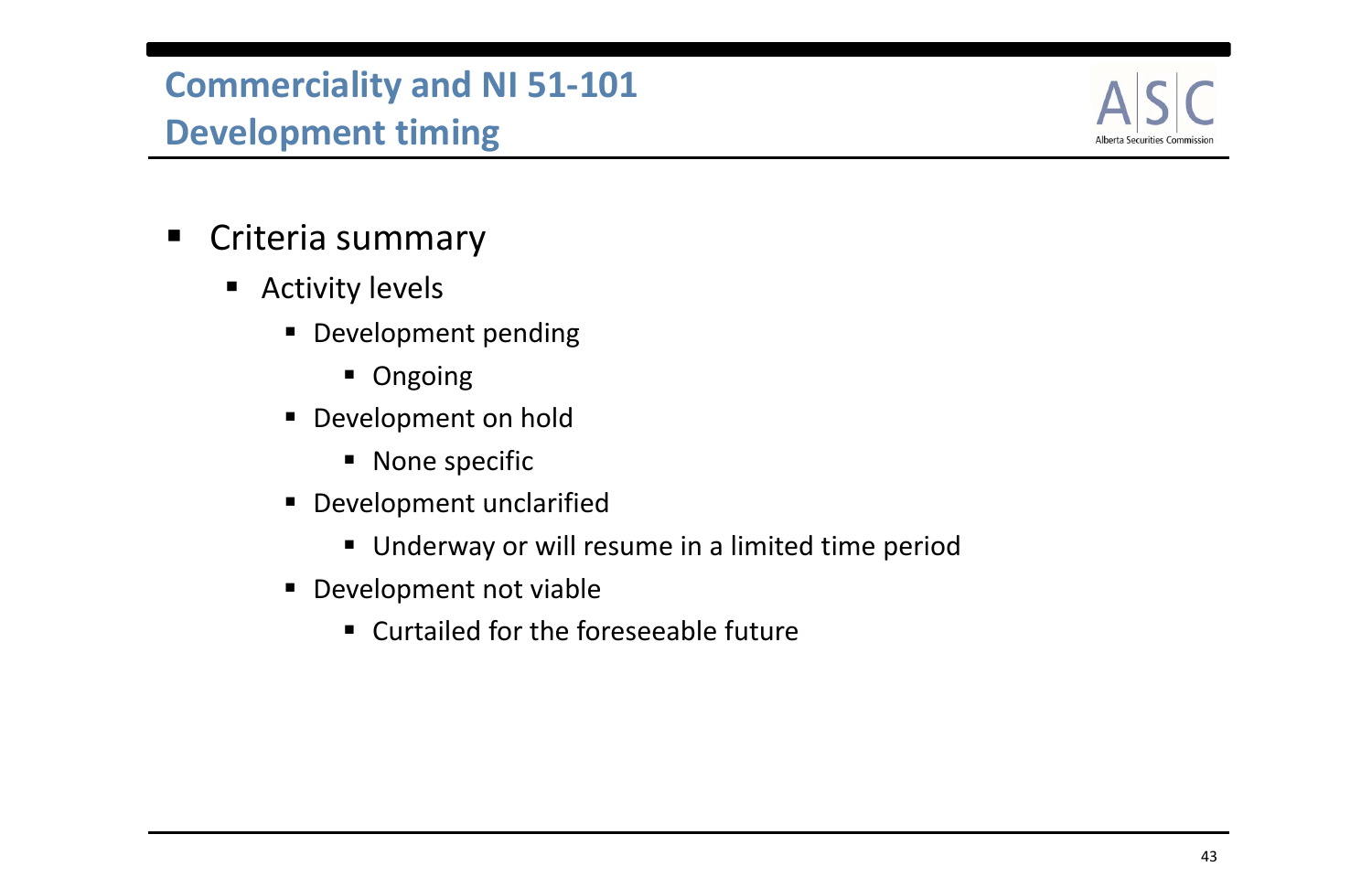- $\blacksquare$  Development timing
	- **Development pending** 
		- Short term
	- $\blacksquare$  Development on hold
		- Uncertain, could be indefinite if <sup>a</sup> reason is provided in the evaluation
	- $\blacksquare$  Development unclarified
		- Not indefinite without activity to resolve the issues or reason provision
	- **Development not viable** 
		- Uncertain, but not for the foreseeable future

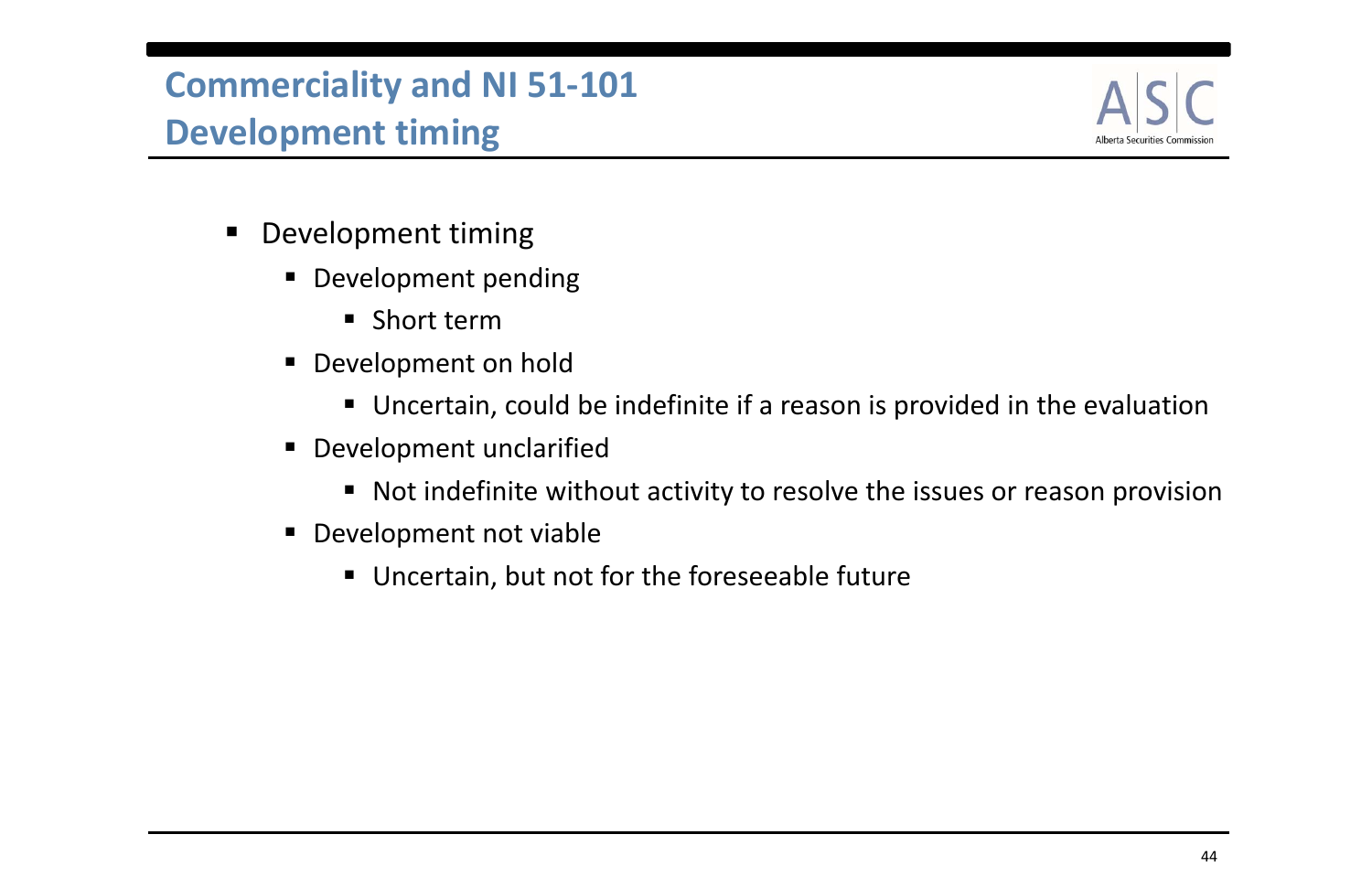- NI 51-101 discusses ROTR development timing disclosure
	- ■ Section 5.9(2)(d)(iii.1)(B) requires disclosure of the general project timeline, including the estimated date of first commercial production
		- **Staff expect timeline disclosure to be informative**

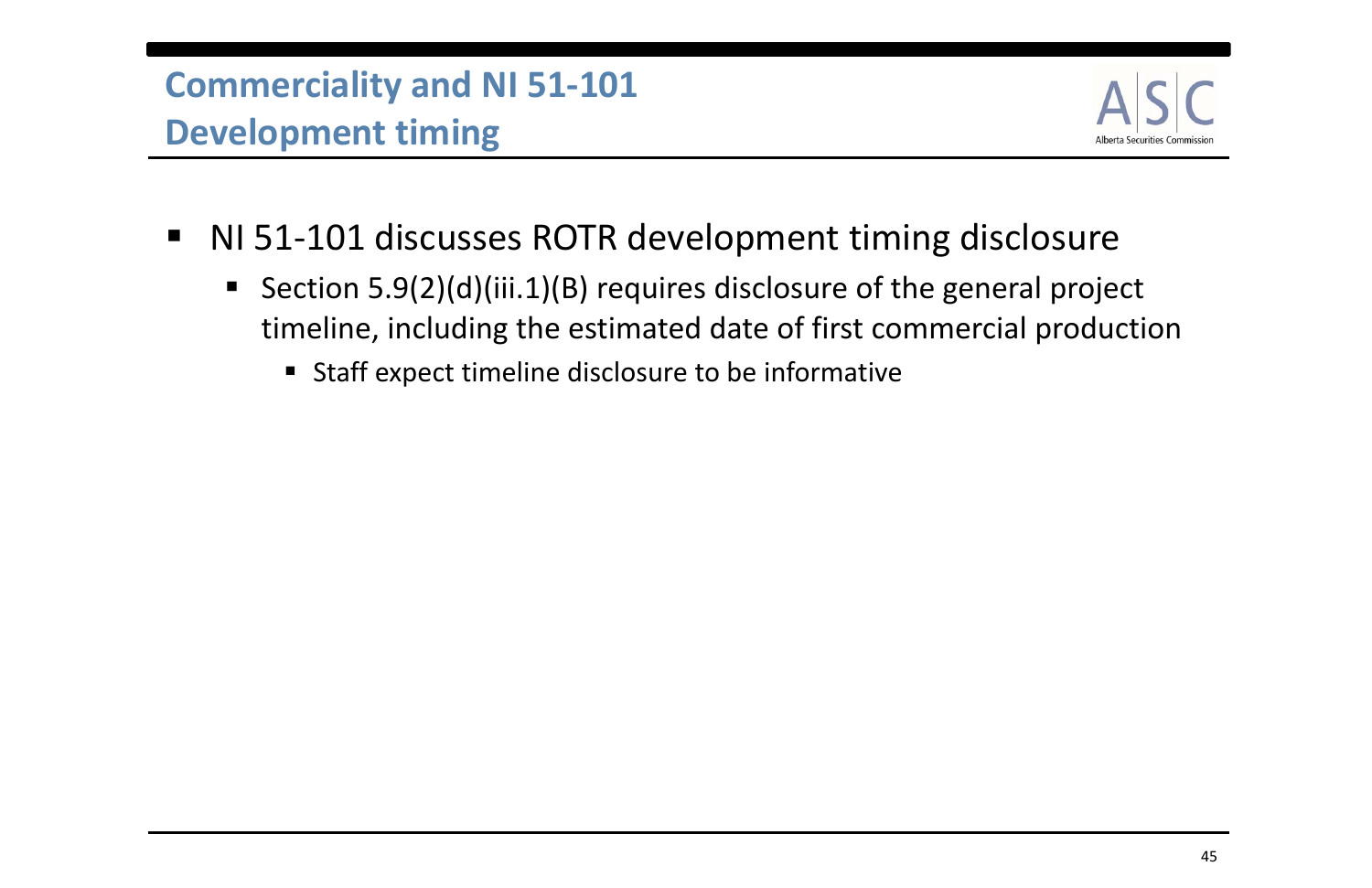- Industry faces challenges that may influence commerciality
- Under NI 51‐101, commerciality is foundational regarding
	- $\blacksquare$ **Exaluation of reserves and ROTR** 
		- **Estimation**
		- $\blacksquare$  Classification
			- Each category has specific criteria regarding
				- **EXCOMMERCIALLY**
				- Activity levels, development timing, etc.
	- $\blacksquare$ **Disclosure of reserves and ROTR**
- $\blacksquare$ Commerciality assessment is an ongoing process



### **Commerciality and NI 51‐101 Key points**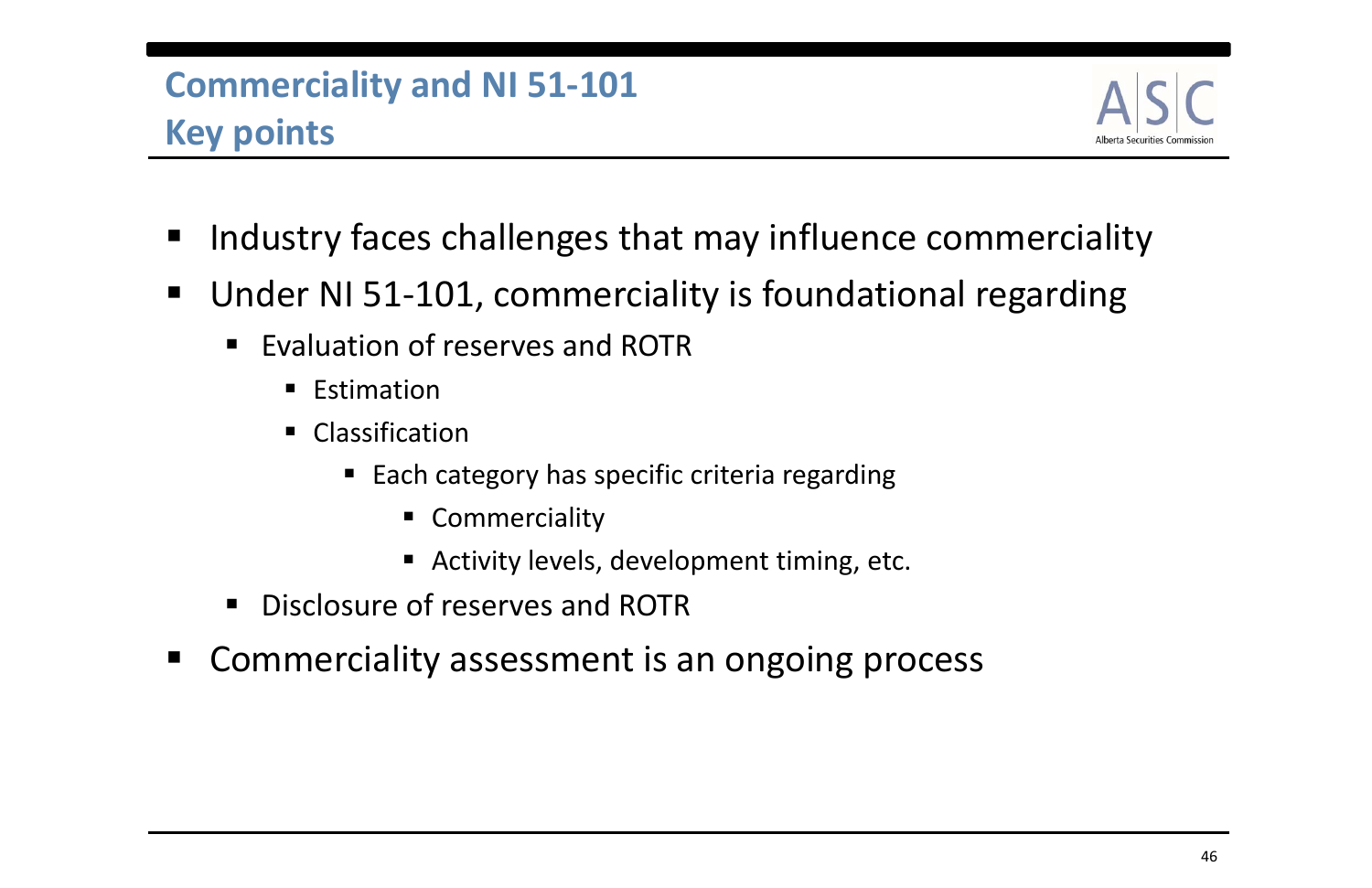### **Agenda**

- 1. Introduction
- 2. Regulatory framework
- 3. Commerciality and NI 51‐101
- **4. Questions and comments**
- 5. Contact information